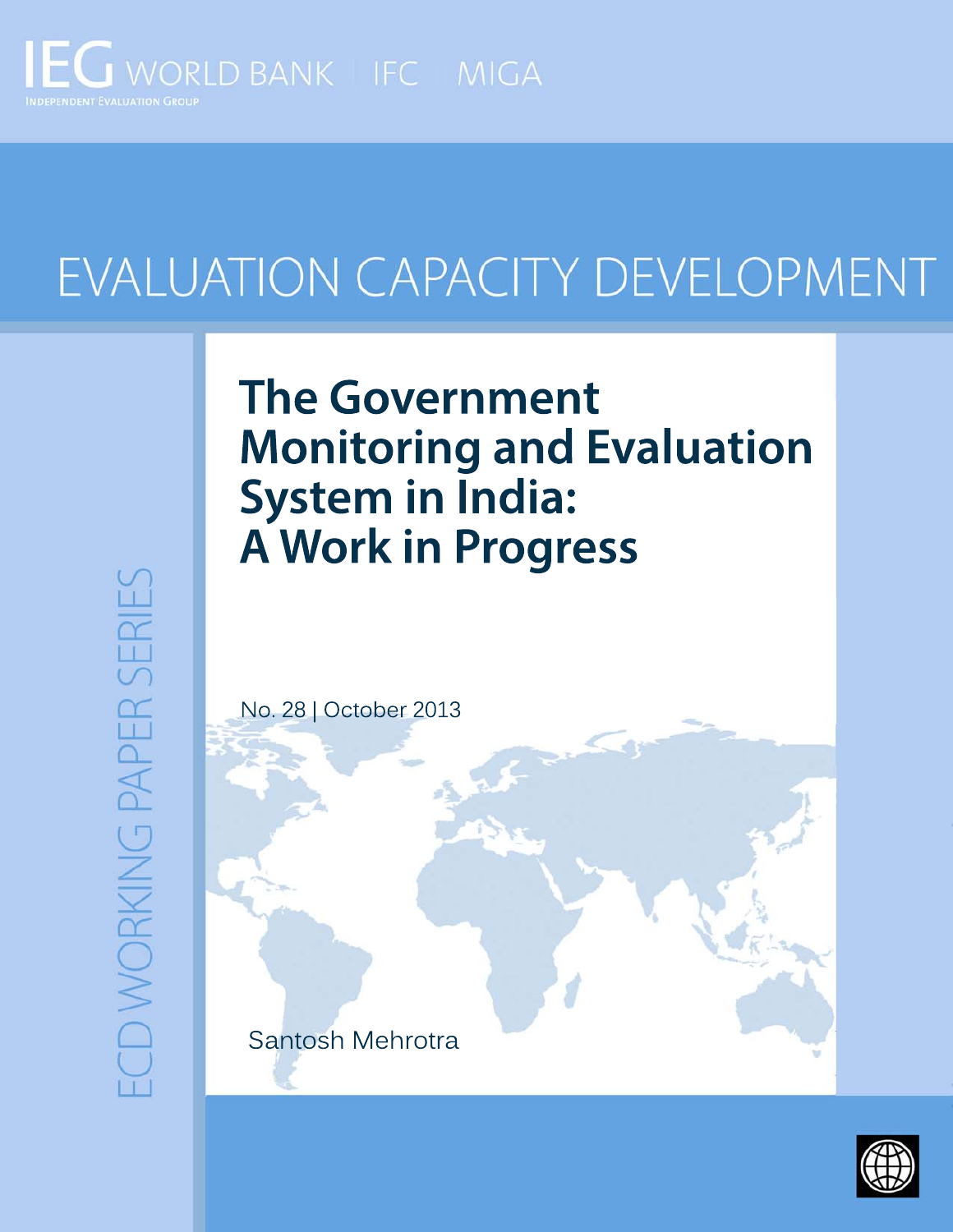



**ECD Working Paper Series ● No. 28** 

## **The Government Monitoring and Evaluation System in India: A Work in Progress**

*Santosh Mehrotra* 

**www.worldbank.org/ieg/ecd**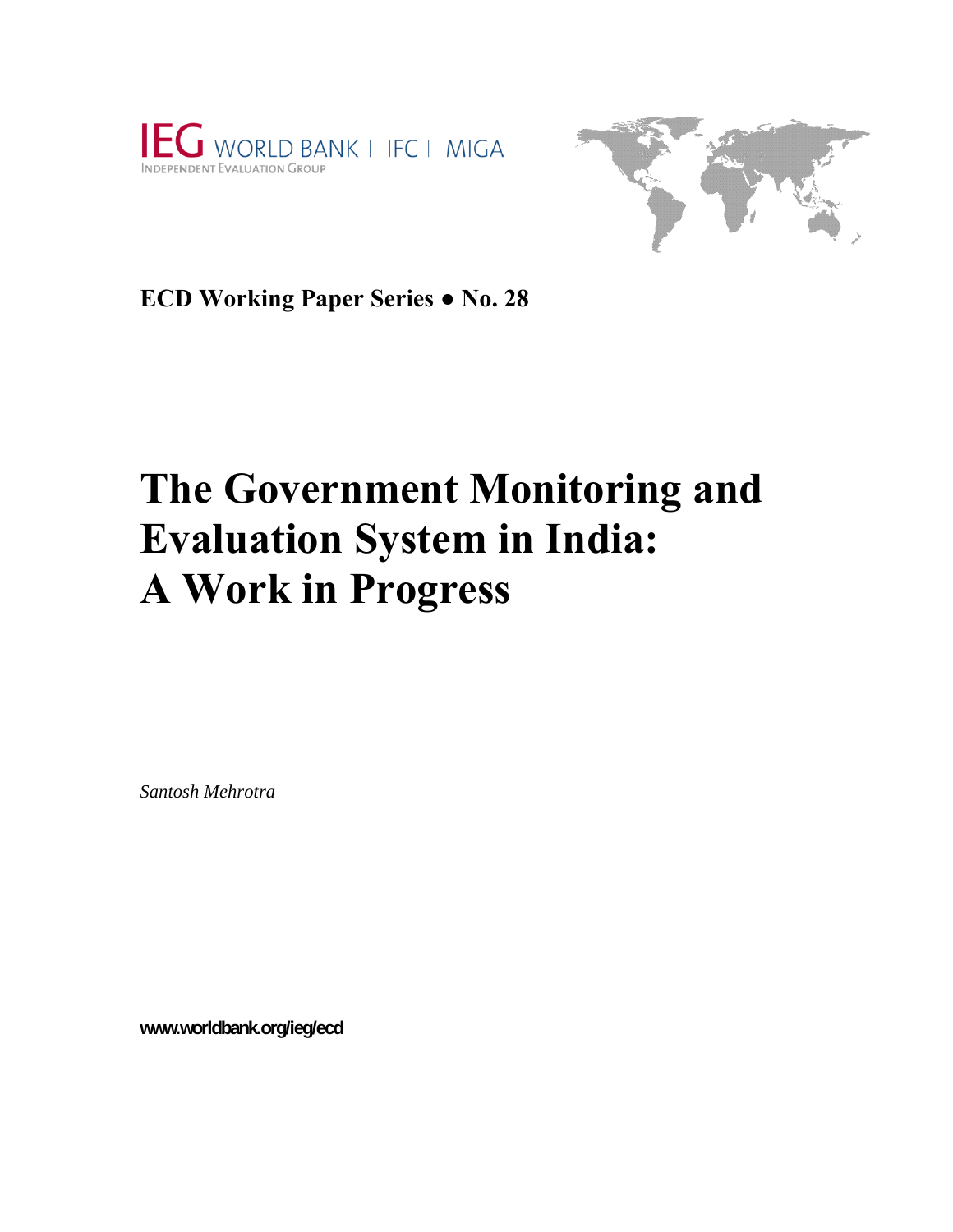© 2013 Independent Evaluation Group, The World Bank Group 1818 H St., NW Washington, DC 20433

#### **IEG: Improving World Bank Group Development Results Through Excellence in Independent Evaluation**

The Independent Evaluation Group is an independent unit within the World Bank Group; it reports directly to the Bank's Board of Executive Directors. IEG assesses what works, and what does not; how a borrower plans to run and maintain a project; and the lasting contribution of the Bank to a country's overall development. The goals of evaluation are to learn from experience, to provide an objective basis for assessing the results of the Bank's work, and to provide accountability in the achievement of its objectives. It also improves Bank work by identifying and disseminating the lessons learned from experience and by framing recommendations drawn from evaluation findings.

IEG Working Papers are an informal series to disseminate the findings of work in progress to encourage the exchange of ideas about development effectiveness through evaluation*.* 

The findings, interpretations, and conclusions expressed here are those of the author(s) and do not necessarily reflect the views of the Board of Executive Directors of the World Bank or the governments they represent, or IEG management.

The World Bank cannot guarantee the accuracy of the data included in this work. The boundaries, colors, denominations, and other information shown on any map in this work do not imply on the part of the World Bank any judgment of the legal status of any territory or the endorsement or acceptance of such boundaries.

ISBN-10: 1-60244-231-2 ISBN-13: 978-1-60244-231-3

Contact: IEG Communication, Learning and Strategies (IEGCS) e-mail: ieg@worldbank.org Telephone: 202-458-4497 Facsimile: 202-522-3125 http:/www.worldbank.org/ieg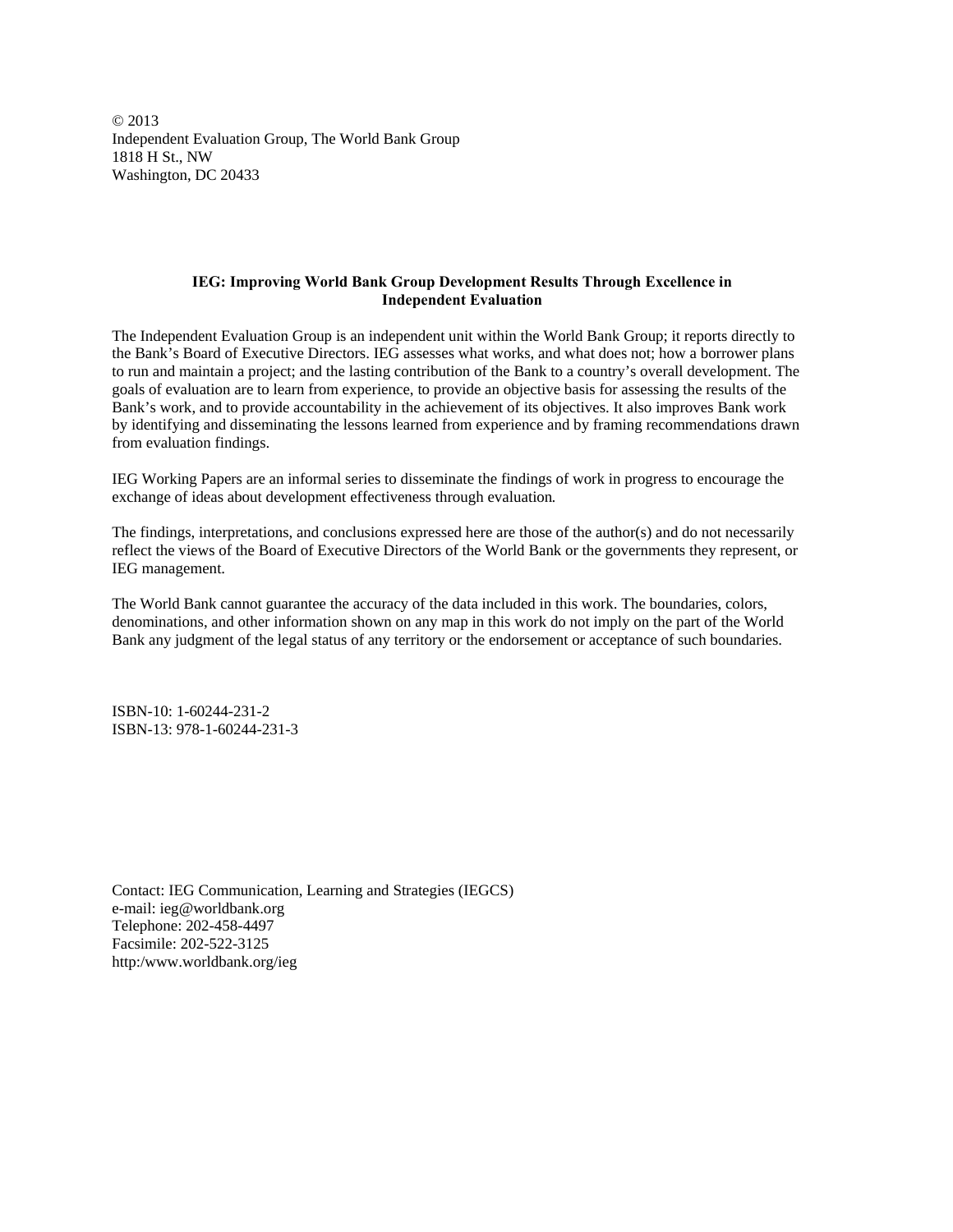## **Contents**

| 3. EVALUATION UNDER THE PLANNING COMISSION: EVOLUATION AND                                                           |  |
|----------------------------------------------------------------------------------------------------------------------|--|
|                                                                                                                      |  |
|                                                                                                                      |  |
|                                                                                                                      |  |
|                                                                                                                      |  |
|                                                                                                                      |  |
|                                                                                                                      |  |
|                                                                                                                      |  |
|                                                                                                                      |  |
|                                                                                                                      |  |
|                                                                                                                      |  |
| 6. NEW INSTITUTIONAL ARRANGEMENTS: MIS, OUTCOME BUDGETING,<br>PERFORMANCE MANAGEMENT, AND THE INDEPENDENT EVALUATION |  |
|                                                                                                                      |  |
|                                                                                                                      |  |
|                                                                                                                      |  |
|                                                                                                                      |  |
| 7. STRUCTURAL ISSUES ABOUT ENSURING ACCOUNTABILITY AND                                                               |  |
| Issues with the System of Financial Transfers from Center to States 18                                               |  |
| The Structure of Center-State Fiscal Relations also Constrains Development of M&E 19                                 |  |
|                                                                                                                      |  |
|                                                                                                                      |  |

## **Boxes**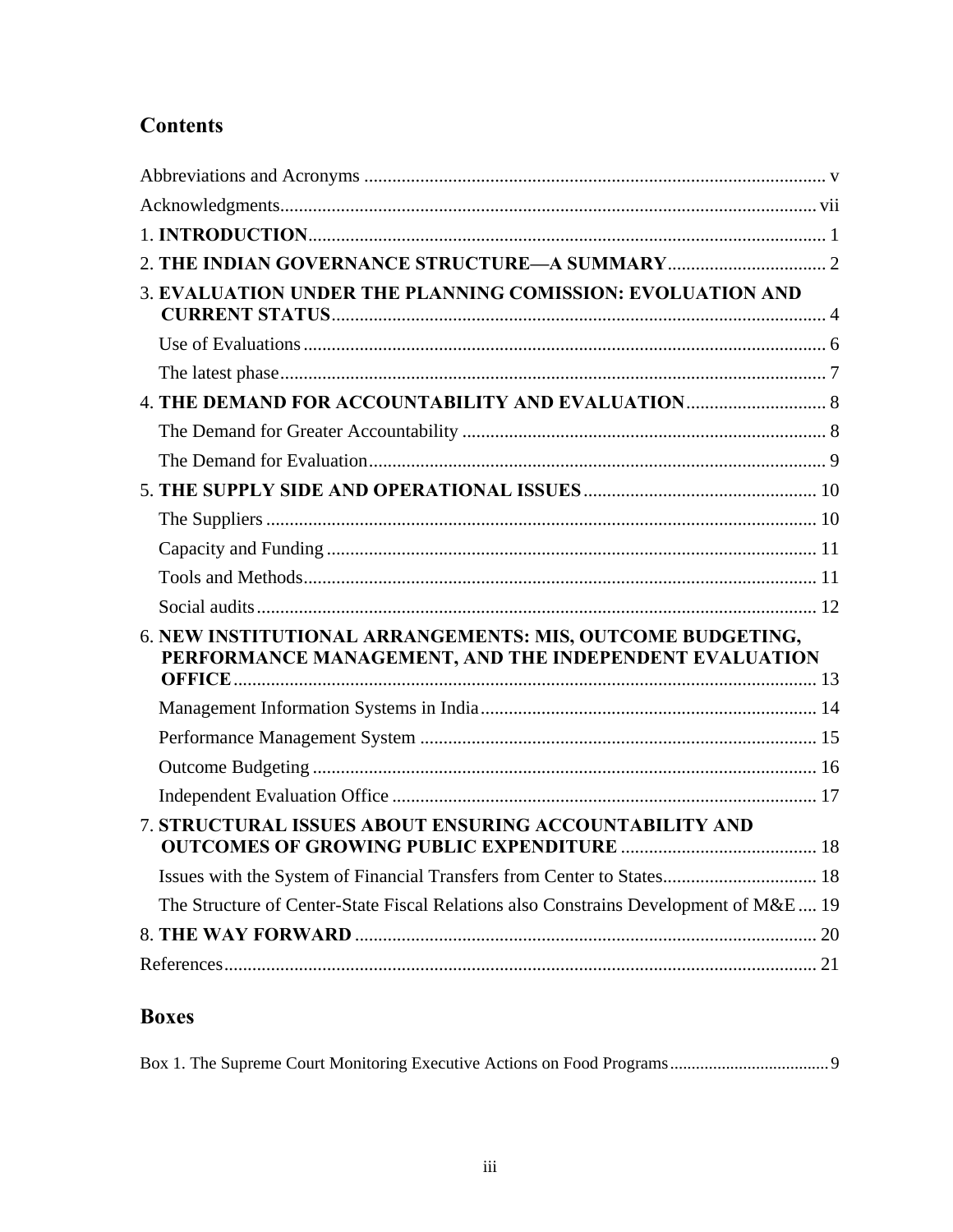## **Tables**

| Table 1. Key Methodological Differences Between RFD and Previous Approaches  15 |  |
|---------------------------------------------------------------------------------|--|
|                                                                                 |  |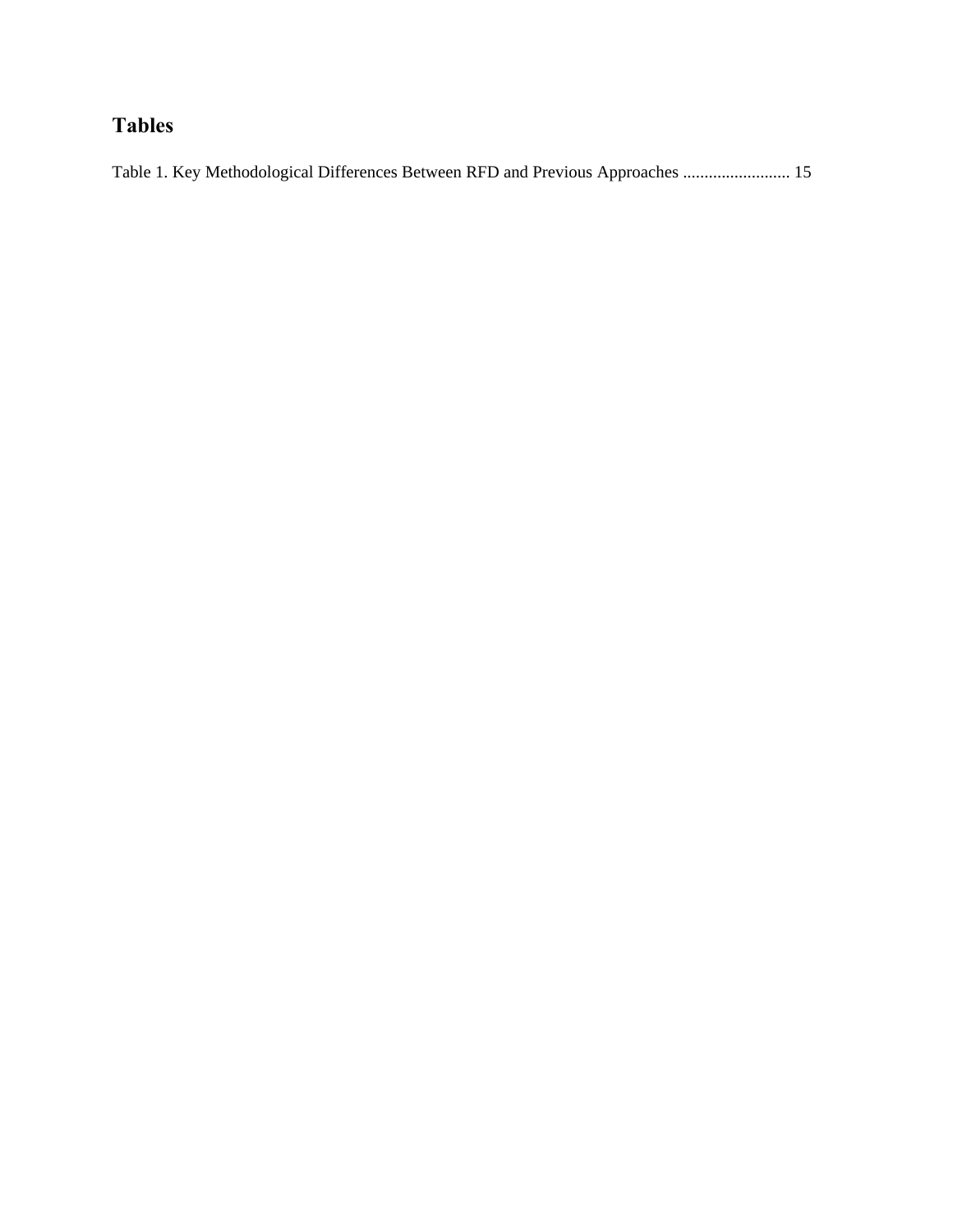## **Abbreviations and Acronyms**

| <b>BPL</b>   | <b>Below Poverty Line</b>                                      |
|--------------|----------------------------------------------------------------|
| CAG          | Comptroller and Auditor General                                |
| <b>CLEAR</b> | Centers for Learning in Evaluation and Research                |
| <b>IEG</b>   | <b>Independent Evaluation Group</b>                            |
| <b>IEO</b>   | <b>Independent Evaluation Office</b>                           |
| M&E          | Monitoring and Evaluation                                      |
|              | MGNREGA Mahatma Gandhi National Rural Employment Guarantee Act |
| <b>MIS</b>   | <b>Management Information System</b>                           |
| MIT          | Massachusetts Institute of Technology                          |
| NGO          | Non Governmental Organization                                  |
| <b>NHP</b>   | National Health Policy                                         |
| <b>PEO</b>   | Program Evaluation Organization                                |

RFD Results Framework Document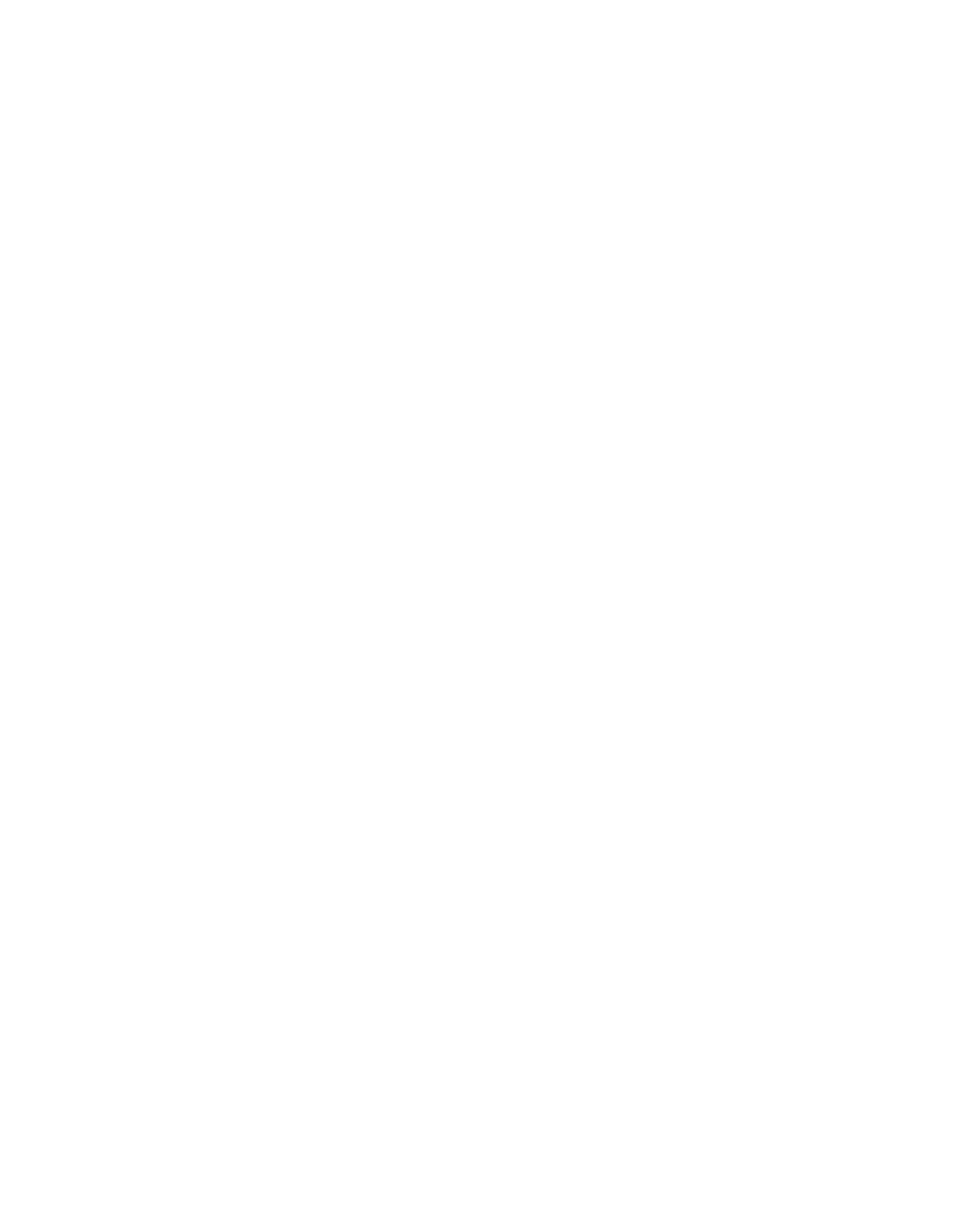#### **Acknowledgments**

The author is grateful for very useful comments from Nidhi Khattri (Lead Evaluation Officer, IEG, World Bank), Keith Mackay (former IEG staff and manager of Australia's evaluation system), Prajapati Trivedi (Secretary to Government of India), Manuel Fernando Castro Quiroz, (former IEG staff and evaluation manager of Colombia's evaluation system), and an anonymous reviewer. The author also wishes to thank S.P. Pal, former adviser, Planning Commission of India, for sharing his wealth of knowledge and for very useful discussions.

The task manager for this paper is Nidhi Khattri, IEG.

The views expressed in this paper are those of the author alone, as are any factual errors.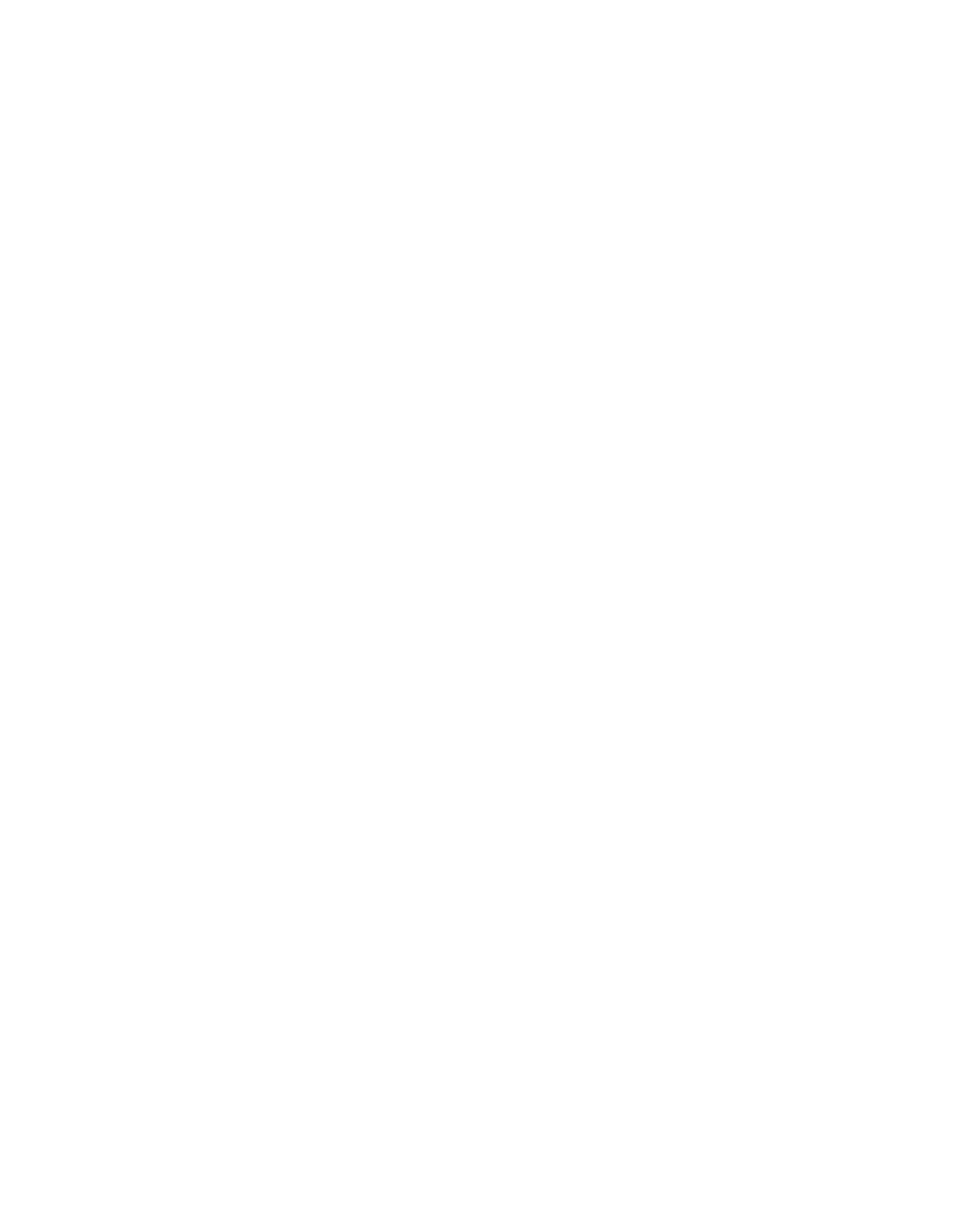## **1. INTRODUCTION**

A surge in public expenditure driven by economic growth has occurred in India, $<sup>1</sup>$  which in turn has</sup> resulted in a growing demand for monitoring and evaluation (M&E) and performance management from government, program implementers, international donor organizations, and civil society at large. There is evidence that key macroeconomic policy makers (ministries of finance and planning) are also concerned about quality in public spending and better outcomes from public investments.

In the light of these imperatives, the Indian government has taken initiatives to improve the monitoring and evaluation environment. The government is moving toward a countrywide M&E system to establish more firmly an institutionalized national setting for continuous results-based M&E activities tied to planning, budget decision making, and accountability. The Ministry of Finance has instituted outcome budgeting, and the Planning Commission has created an Independent Evaluation Office, which will subsume the Commission's preexisting Program Evaluation Organization. Similarly, the Cabinet Secretariat (which services the Cabinet, that is, the Council of Ministers) has created the Performance Management and Evaluation System.

Today, most development schemes of the government of India, if not of the state governments, are evaluated from time to time (in some form or another), but only rarely because of donor insistence. Evaluation is being driven mainly because of the value planners, policy makers, and program implementers are placing on it as an instrument for accountability and improvement of public programs. In India, public expenditure is much more under the scanner, and the slow progress toward the achievement of Millennium Development Goals has also led to a greater stress on effectiveness of public expenditure. The India Human Development Report (2011), for example, shows slow progress on health, nutrition, and sanitation output/outcome indicators, despite growing public investments in these areas.<sup>2</sup> The report finds that the health index (one of the three indices in the calculation of the Human Development Index) has shown the least improvement between 2000 and 2008.<sup>3</sup>

As the Finance Minister noted in 2005:

 $\overline{a}$ 

*Robust economic growth has thrown up many new challenges, among them the need to put in place effective monitoring, evaluation and accounting systems… I think we do not pay enough attention to outcomes as we do to outlays; or to physical targets as we do to financial targets; or to quality as we do to quantity… Government …intends to strengthen evaluation… This needs to be supplemented by independent evaluations conducted by research institutions (Budget Speech, February 29, 2005).* 

This paper is discusses the evolution of India's approach to monitoring and evaluation of government programs. It is organized into 8 sections. After introduction, section 2 describes the Indian government structure and sets the context for the challenges of building a government-wide M&E system in India. Section 3 outlines a short history of the evaluation system under the planning

<sup>&</sup>lt;sup>1</sup> The public expenditure to GDP ratio has remained stable, or even fallen since economic reforms began, but on account of much faster GDP growth, the absolute size of public expenditure has surged. The public expenditure of the central government was 17 per cent of GDP in 1991-2, when reforms began; it was 14.5 per cent in 2011-12, having never exceeded 17 per cent over these two decades.

<sup>&</sup>lt;sup>2</sup> IMR was falling slowly till 2007: between 2003 and 2007 it fell from 60 per 1000 live births to 55; but since then the rate of decline seems to have picked up (www.data.gov.in/IMR). Proportion of households with access to toilets increased little: from 42 per cent in 2002 to 49 per cent in 2009 (IAMR, 2011). Child malnutrition rate was 47 per cent in 1998-9, and barely fell to 46 per cent in 2005-6 (National Family Health Surveys II and III, 1999 and 2006); more recent data has not been collected.

 $3$  By 14 per cent as against 21 per cent for Human Development Index overall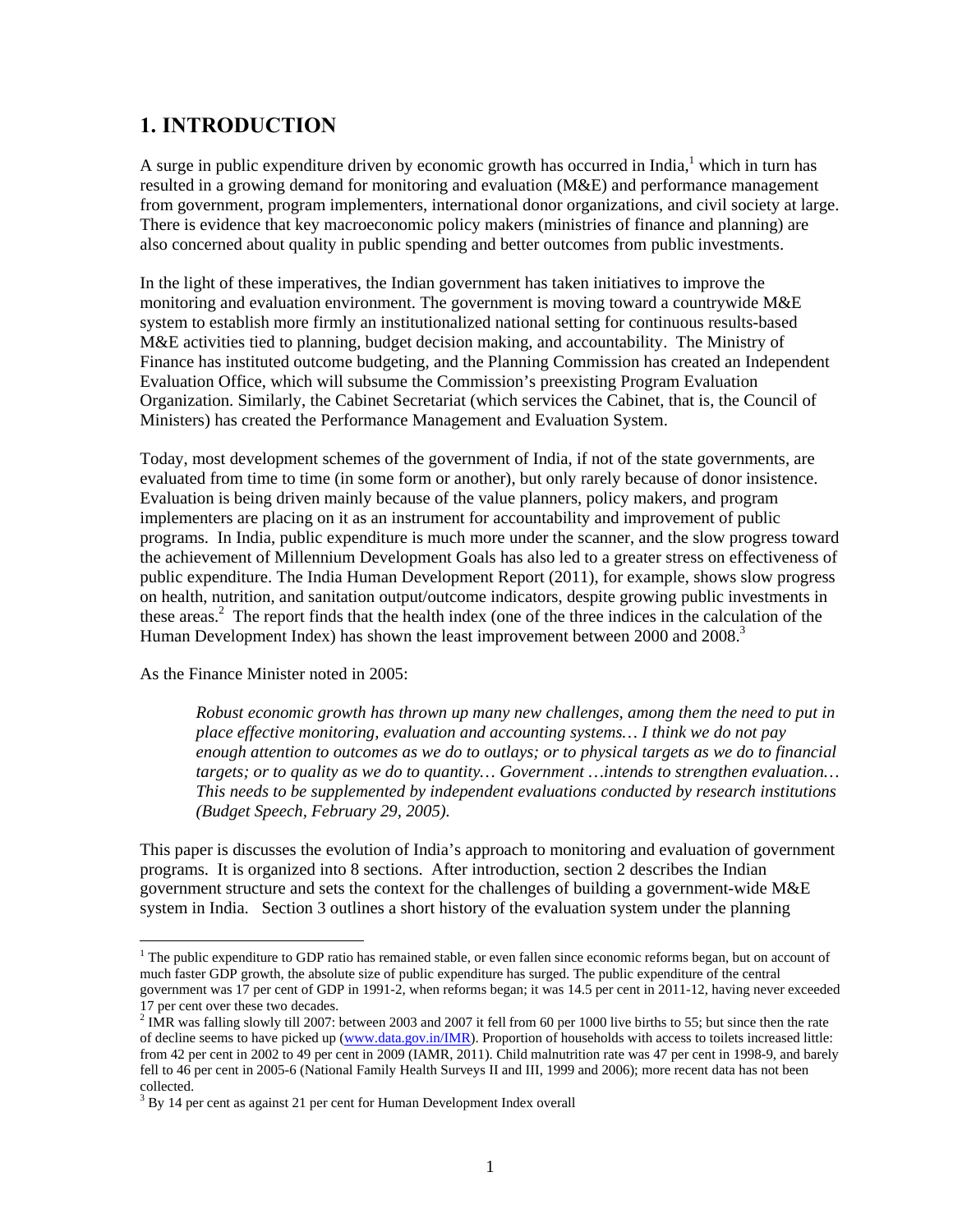commission and its stages of development. Section 4 examines the demand side of evaluation – the sources of demand for accountability, especially in recent years, and for evaluation in particular, and the locus of decisions regarding the selection of which programs to monitor and evaluate.

Section 5 discusses supply-side and operational issues such as staffing and capacity, and technical approaches (including the type or range of methodology applied). This section also examines the role of the private sector, think tanks, and civil society. Section 6 examines the new institutional arrangements M&E. This section also examines the state of management information systems (MISs), outcome budgeting encouraged by the Ministry of Finance, and the performance management system as it operates in India. It finally discusses the new Independent Evaluation Office (which became functional recently, in 2013).

Section 7 highlights the fiscal issues underpinning the emerging accountability and effectiveness processes. It outlines the current system of fiscal transfers from the center to the states and the highly centralized central-state fiscal relations, and how they may affect performance and evaluation.

The final section concludes with some observations about ways forward.

## **2. THE INDIAN GOVERNANCE STRUCTURE—A SUMMARY**

Building a governmentwide M&E system in a large, complex, and diverse country like India is not easy. The difficulties of building such a system can be gauged if one understands the complexity of India's governance structure. India is a federal, multiparty democracy, composed of 28 states, 5 union territories, and a total of 641 districts, into which the states are divided. The union and state governments have a Westminster style parliamentary system. The Constitution of 1950 created a federal, secular republic in a country which had for the preceding 90 years been governed by the British Crown and for a century prior to 1857 (when the Crown took over) by the East India Company and its local feudal collaborators.

This system gives the country two main levels of government: the states and the union government, in which the majority party forms the executive that is normally elected for a five-year period. The ministers, both in the central government and the states, are normally from the majority party (in Parliament and in the state legislatures), whereas the administrative structure is dominated by a permanent civil service.

According to the Indian Constitution, there is a state list of subjects on which the states alone can legislate; there is a central list of subjects on which the union government alone can make laws; and there is a concurrent list on which both the union and the states can make laws. For instance, health and education are on the joint list, and both levels of government can legislate on them. However, most of the recurrent expenditure, 85 per cent, on these subjects is undertaken by state governments. Salary expenditure for school teachers and physicians and paramedics in the public health system is undertaken by the state governments, while a significant proportion of new investment expenditure in these two fields has in recent decades been undertaken by the central government. Rural development is another area where a significant proportion of expenditure is undertaken by the central government, but as with health, education, nutrition, and water/sanitation, state governments implement programs in which the center allocates funds for centrally sponsored schemes.

Ensuring accountability of expenditures not only has a joint dimension, but is also impacted by the relationship in the union government between the Planning Commission (or the Planning Ministry of the central government) and the Ministry of Finance in respect to budget decision making.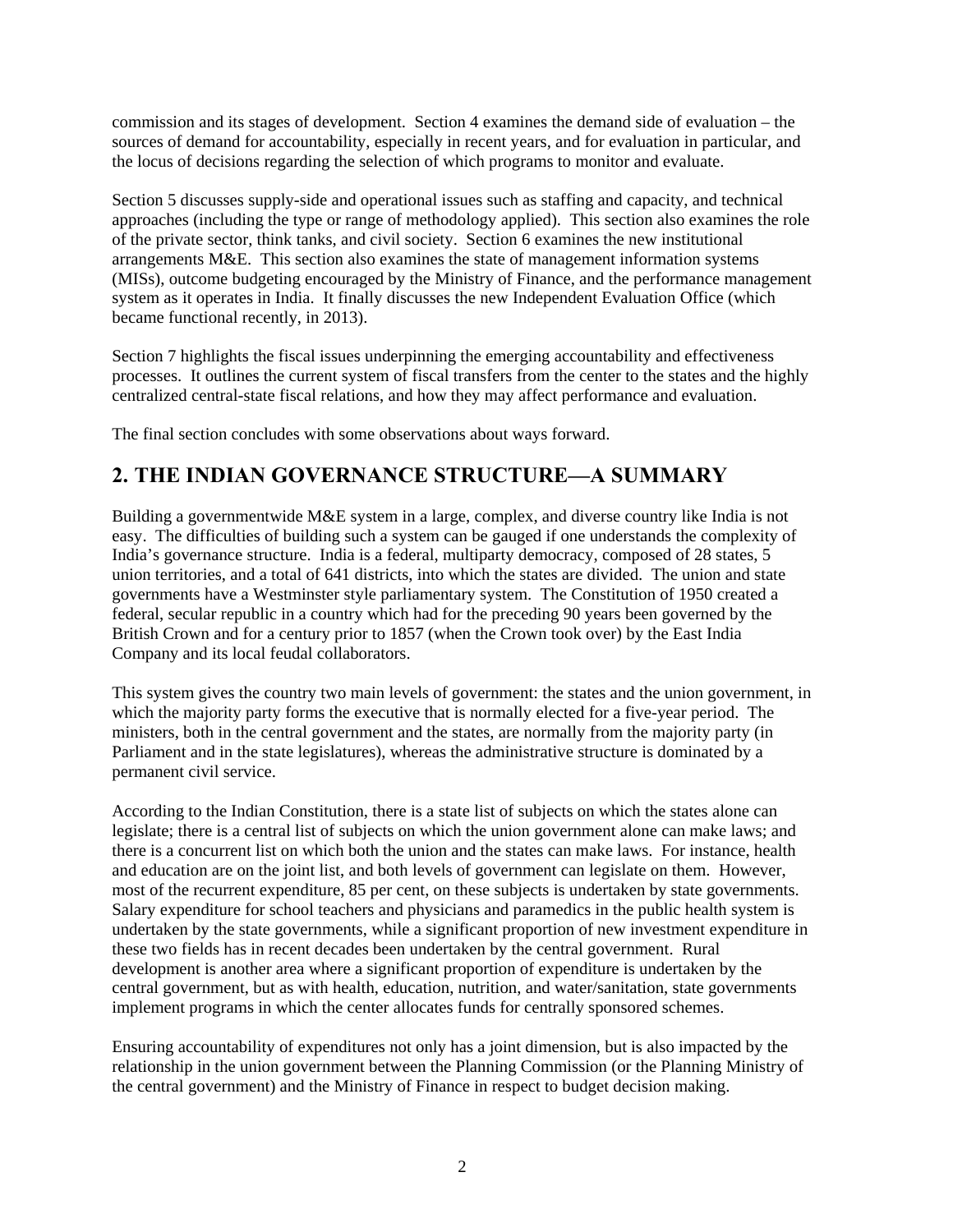The broad discussions about the overall size of Plan and non-Plan expenditures take place mainly between the Prime Minister, who is the Chairman of the Planning Commission, and the Finance Minister. The Finance Minister is responsible for all allocations of non-Plan expenditures for the central government line ministries, whereas Plan expenditures are determined for each line ministry in consultations between the Deputy-Chairman of the Planning Commission and the individual line ministries. In addition, the Finance Minister remains responsible and in charge of all tax collections, which are undertaken by central agencies throughout the country.

The Finance Minister is also responsible for devolving grants-in-aid and central tax revenues to state governments in accordance with the guidelines of the Finance Commission (a constitutionally mandated body that is created at five-year intervals to determine the principles by which the taxes collected by the central government will be devolved to the states). Although state governments also have independent sources of tax and nontax revenues that they retain (called own revenues), they receive a significant proportion of their total resources from the central government in the form of devolved funds, as recommended by the Finance Commission. The state governments account for 56 per cent of total government expenditure in India, but they collect only a third of all revenues, hence must rely upon devolved funds.

The role of the Planning Commission in government and the funding of plan programs on social and economic infrastructures remain central. The Commission is responsible not only for drafting the five-year plans for the country as a whole, but because the policies in the Plan are implemented through projects and programs, it also has the responsibility of financing those programs and projects (for the centrally sponsored schemes), not only to central line ministries, but also to individual state governments. Between January and March each year, the Planning Commission meets with the Chief Ministers from the states (who usually are accompanied by all their senior-most line ministry civil servants from the state), in order to allocate annual plan funds for that fiscal year commencing on April 1. Plan funds for a centrally sponsored scheme (CSS) allocated to a state government must be matched by a financial contribution by the individual state government, without which the central government plan allocation for the state for an individual centrally sponsored scheme would not be triggered.4 For most CSS the proportion tends to be 75 per cent borne by the Centre and the remainder by the state government.

The state is divided into districts for administrative purposes. Each district on average has a population of about 2 million. Each district has two parallel governance structures, one administrative and the other a three-tier system of elected local governments (called Panchayats for rural areas and urban local bodies for urban areas). The elected Panchayats are at district (Zila Panchayat), block (block Panchayat), and village (Gram Panchayat) levels. There is an administrative structure for the district headed by an officer of the Indian Administrative Service, a national-level all-India service whose officers are selected on the basis of an annual national, very competitive examination. Below the district magistrate of the district there is a large administrative structure for each line ministry of the state government, staffed by persons who belong usually to what is called the Provincial Civil Service.

 $\overline{a}$ 

<sup>&</sup>lt;sup>4</sup> The 13 flagship centrally sponsored schemes are for rural roads the Pradhan Mantri Gram Sadak Yojana; for low-cost rural housing: Indira Awaas Yojana; for water supply, National Rural Drinking Water Programme; a program for irrigation; one for rural telephony; one for rural electrification, the Rajiv Gandhi Grameen Vidyut Yojana, Mahatma Gandhi National Rural Employment Guarantee Scheme; for elementary education, Sarva Shikhsa Abhiyan; the Mid Day Meal Scheme for school children; the Integrated Child Development Scheme; National Rural Health Mission; and the Jawaharlal Nehru National Urban Renewable Mission.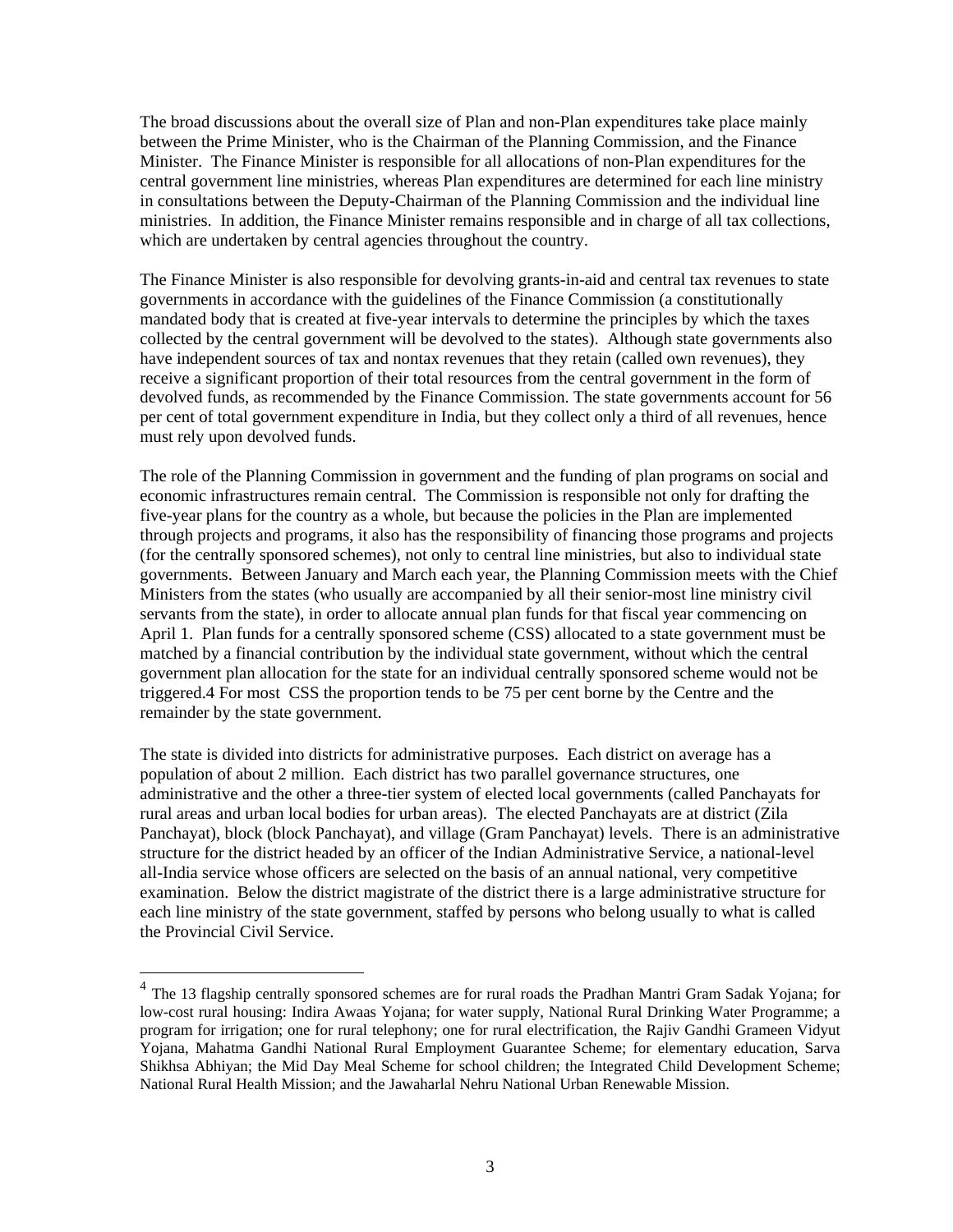The District Magistrate is responsible, on average, for administering at least 75 schemes of the central and state governments together, and therefore has a very heavy set of responsibilities. In addition, the Panchayats receive funds directly for the centrally sponsored schemes, for which accountability has to be ensured.

## **3. EVALUATION UNDER THE PLANNING COMISSION: EVOLUATION AND CURRENT STATUS**

The Planning Commission's Program Evaluation Organization has historically been charged with evaluating the central government programs in the state.

The beginning of evaluation in India can be traced back to the commencement of planning. Planned development began with the first five-year plan covering the period 1951–52 to 1956–57. The instrument of five-year plans continues today with the  $12<sup>th</sup>$  five-year plan (2012–17) having just been finalized by the Planning Commission. Although India became independent from British rule in 1947, its first five-year plan began in early 1950 on the inauguration of the Constitution of India. The Planning Commission was vested with the responsibility of writing the five-year plans, and the Program Evaluation Organization (PEO) was created in 1952 as an independent agency in the Planning Commission to evaluate programs funded by the plan. State evaluation offices were also mandated at the state level.

The PEO was conceived as an elaborately structured nationwide organization with field units, regional offices usually located in state capitals, and the headquarters in the Planning Commission.<sup>5</sup> It was a relatively autonomous organization, with its own state-level offices, and in that sense it was quite different from other divisions of the Planning Commission (the other divisions are all sectoral and correspond to the line Ministries of the central government). The state evaluation offices all report to the head of PEO, and the PEO has remained a part of the Planning Commission. The relative autonomy and size of the PEO grew in the first two decades after planned development began.

The PEO flourished from 1952 to 1970. It had a staff strength of around 500 including all its state evaluation offices and field offices (totaling 40 offices). It also had autonomy and financial resources to conduct its business and was headed by an academic, designated as Director, who was vested with independence in all its administrative and technical powers. The PEO's reports each year were an important agenda item at the annual conference of State Development Commissioners, enabling them to undertake follow-up action. Till the end of the 1960s, the PEO had a cadre of technical staff and administrative staff separate from the Planning Commission.

The PEO's decline began in the early 1970s, after the Administrative Reforms Commission (set up by the Government of India) recommended in its reports in the late sixties that the role of the Planning Commission itself should be reduced in the central government's decision making. During the period of the first three five-year plans, the Planning Commission had a role in (a) the allocation of funds, (b) the design of schemes, and (c) implementation of the schemes. Its role in the last element was eliminated thereafter and also reduced for design of programs; however, it has retained a role in allocation of funds for schemes and some role in design. The reduced role for the Planning Commission had a corresponding effect on the PEO.

 $\overline{a}$  $<sup>5</sup>$  Most of this section draws upon Pal (2011a, 2011b, 2012a, and 2012b).</sup>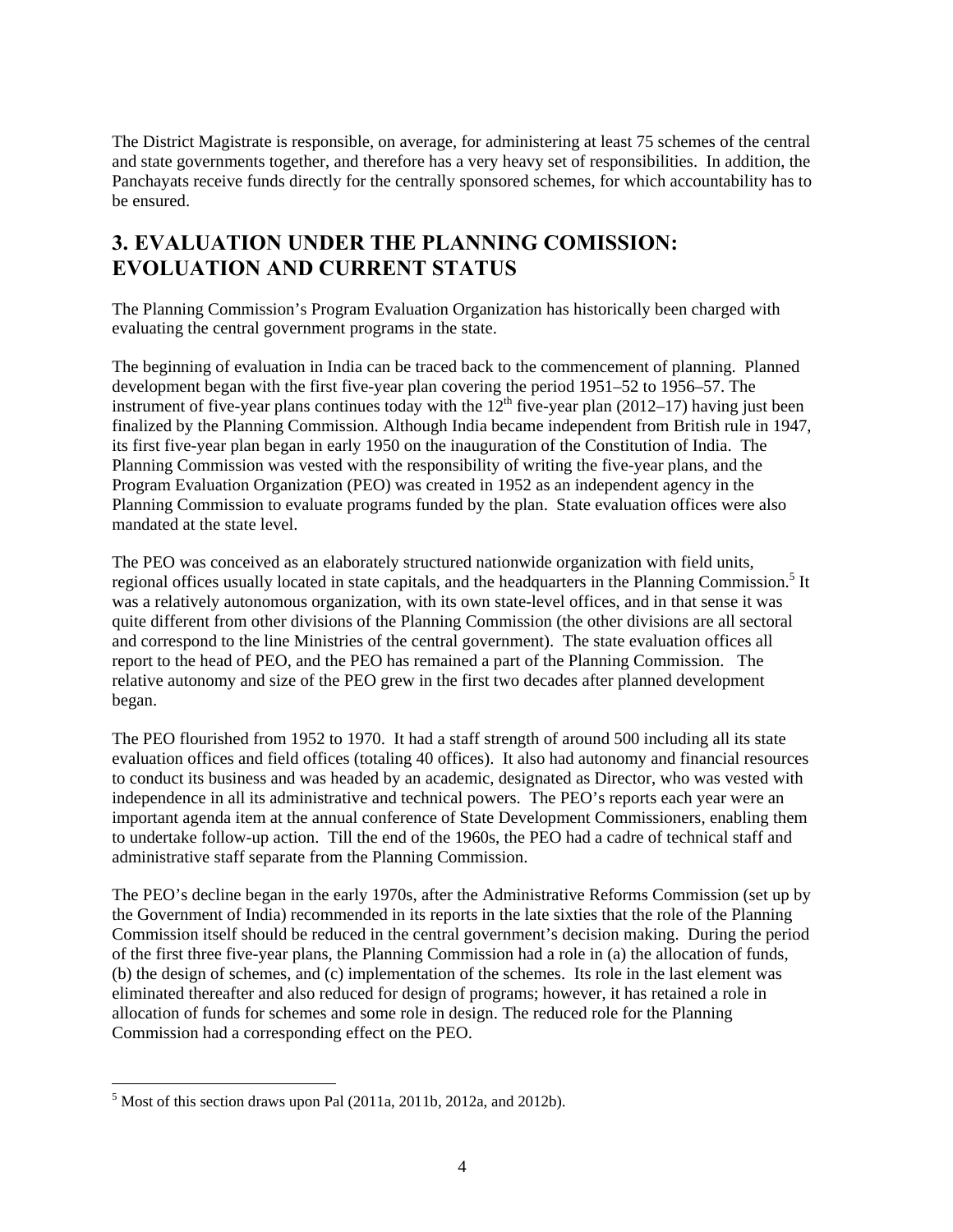The committee redefined PEO's functions and asked it to extend the sphere of its work from rural to urban areas. It also recommended that PEO's substantive evaluation work should mainly concern operational, financial, and administrative aspects of schemes and programs, rather than issues related to the overall design of programs and their impact on the community. This reduced scope was entirely consistent with the fact that the role of planning itself was being questioned, as we noted above. Just as PEO's role had grown with the emergence of planning in the early years after independence, so the reduction in scope was similarly driven by it. This reduction in the scope of PEO's functions to operational and financial aspects was also consistent with the transition to appointing Indian Economic Service Officers (that is, generalists) as the head of PEO. The committee also recommended that the PEO should undertake only those studies the results of which could be made available quickly so that they could be used by line divisions of the Planning Commission.

There were many consequences of the reorganization of PEO. First, the tradition of an academic heading PEO was abandoned, because the scope of PEO's work was reduced and made routine. Moreover, the internal functions of PEO, including budget and accounts, personnel, and administration, were all merged in April 1973 with those of the Planning Commission. Until that point the PEO had been headed by people with academic backgrounds; since then it has been headed by members of all India Service Cadres of the Indian Economic Service, Indian Statistical Service, or Indian Administrative Service—people with little research experience.

In 1971 the PEO was reviewed by the Staff Inspection Unit of Ministry of Finance and the review resulted in the recommendation to close PEO's field offices. This was consistent with the downplaying of the role of planning and the concomitant reduction in the role of PEO in the Planning Commission. As a result the number of PEO field units fell from 40 to 27 from the beginning to the end of the 1970s.

The next phase of the PEO's evolution began in 1995, with the appointment of a professional economist as the head of PEO, and was marked by a revival in evaluation studies. However, the restructuring of the PEO continued through the 1990s. The organization, which had 27 field offices (regional evaluation offices and project evaluation offices) at the end of the 1970s and a staff strength of about 400 now has only 15 field offices (7 regional and 8 project offices) with fewer than 120 staff. There began a phase where evaluations were increasingly outsourced to social science research institutes. However, its autonomy and independence has remained minimal. Control over transfer and posting of PEO staff to and from PEO was lost, and PEO continued to have staff with little interest or orientation in research. Lack of expertise at headquarters had a ripple effect on the output of the field offices, which were dependent on headquarters for work.

India's economic reforms began in 1991, and they were led by the Ministry of Finance and Ministry of Industries and Commerce, not the Planning Commission. Dr Manmohan Singh, as Finance Minister, was at the forefront of the reforms. The Planning Commission was not the intellectual source of the economic reform process. Since the PEO was part of the Planning Commission, it received even less attention in the government structure.

This downsizing of PEO was also probably a part of the effort of the government to reduce salary expenditures and went hand in hand with a freeze on recruitment into all government posts during the 2000s, not just in PEO. The government legislated a Fiscal Responsibility and Budget Management Act in 2003. Twenty state governments then proceeded to pass similar fiscal prudence acts through their state legislative assemblies. As a result, significant fiscal consolidation took place, and the fiscal deficit: GDP ratio was reduced to under 6 percent for the central and state government combined, from a level close to 10 percent in the early 2000s.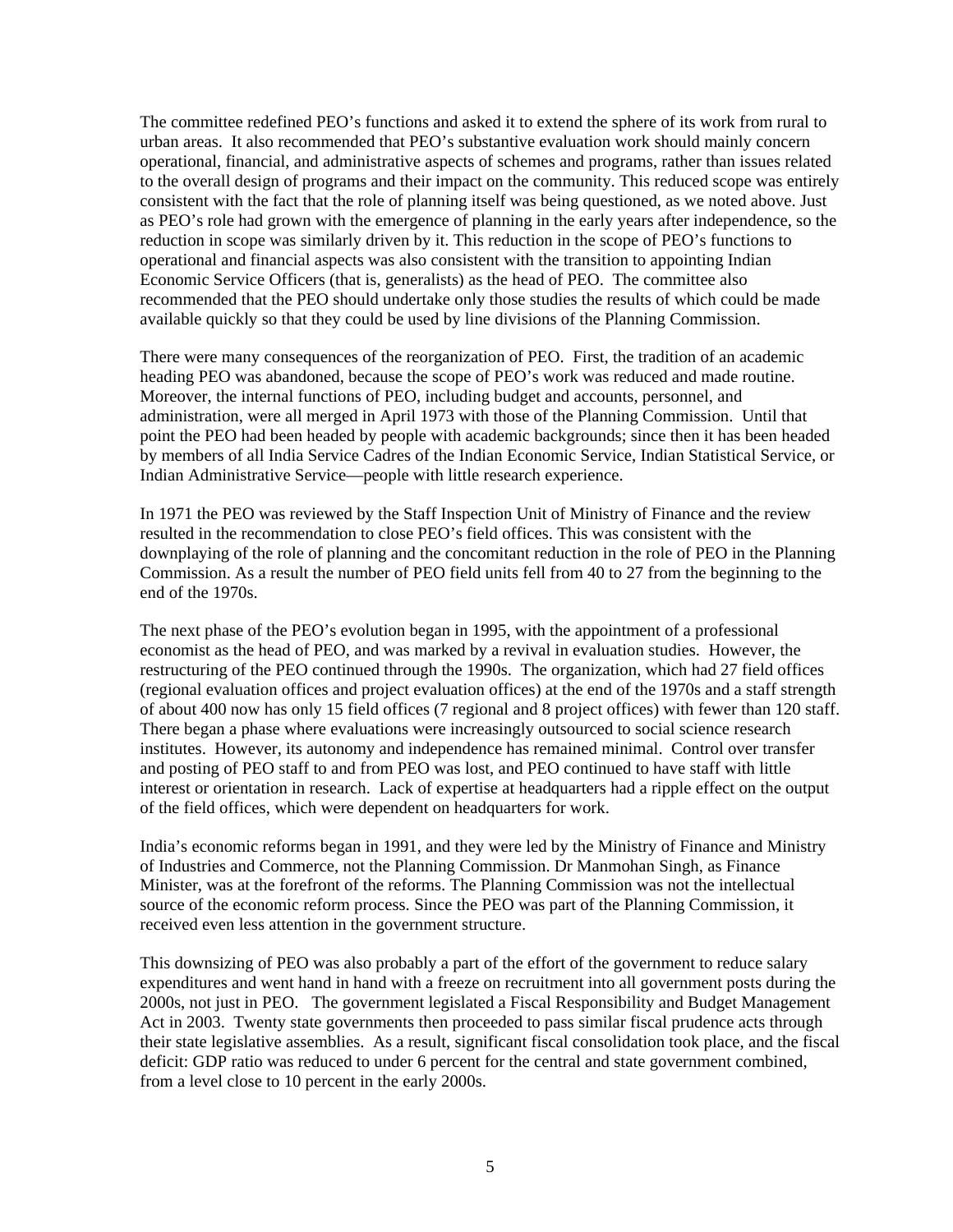PEO's position has seen a gradual improvement but which hardly responds to the very significant challenges of assessing effectiveness of public expenditure. The PEO remains the anchor of evaluation work in the country (though the monitoring function is decentralized to each line ministry implementing the programs), is barely equal to the task. Currently, PEO headquarters in Planning Commission has one adviser-level officer<sup>6</sup> as its head, with a small number of Indian economic service officers as support.

## **Use of Evaluations***<sup>7</sup>*

In the first two decades of planned development, when the PEO was evaluating the community development programs, discussions on its reports used to form an explicit agenda item at the Annual Conference of Development Commissioners. Thus evaluation findings were considered by the central and state governments. It was also a normal practice to send the PEO's reports to members of Parliament for wider publicity. The subject-matter divisions of the Planning Commission were expected to initiate follow-up actions through the concerned ministries.

However, there was lack of intellectual leadership and a low capacity to deliver in the 1970s, which prompted the Planning Commission to appoint the Dubhashi Committee. The Dubhasi Committee Report (PEO 1980) on review and strengthening of the PEO and state evaluation organizations noted that supply-side weaknesses on the one hand and inadequacy of the institutional arrangements for follow-up on evaluation reports on the other were responsible for low use of evaluation reports. However, the Committee report did not explicitly refer to low demand as a major factor influencing the use of evaluation findings in planning and implementation.

The Dubhashi Committee was of the view that the responsibility of follow-up should not be left with the evaluation agency, but should lie with the departments/agencies responsible for the program/project. In other words, the responsibility for follow-up action on evaluation findings must rest with the subject matter divisions of the Planning Commission (which are responsible for allocation of funds and periodic review of progress of ongoing projects/programs), not on the PEO alone.

Notwithstanding the recommendations of the Dubhashi Committee to make evaluation effective in the planning process by improving the quality and supply of evaluation findings on one hand and measures to improve use of evaluation by planners and policy makers on the other, the 1980s and early 1990s actually witnessed a decline in evaluation output and activities, as we have noted above. The effectiveness of the Planning Commission, which played a key role in devising development strategies and allocation of development funds in the first two decades (1950s and 1960s) of the planning process in India, also declined considerably because of changes in development thinking and the mixed experience with centralized planning. The GDP growth rate from 1950 to 1980 averaged only 3.5 percent per annum. Economic reforms began in the Indian economy, and the liberalization set in motion in the 1980s gathered momentum after 1991.

The resurgence in demand for evaluation results could be traced to the late 1990s, when the Planning Commission's involvement in designing and implementing social safety net programs started growing to counter the adverse effects of economic reforms initiated in the early 1990s. In response to this rising demand in the postliberalization period, the PEO took the innovative step of seeking the

 $\overline{a}$ 

<sup>&</sup>lt;sup>6</sup> The hierarchy in the permanent civil service runs as follows: Secretary (the head of the department, who reports to the Minister), additional secretary, joint secretary, director, deputy secretary, and under secretary.

<sup>&</sup>lt;sup>7</sup> This subsection draws heavily on Pal  $(2011a$  and  $2012b)$ .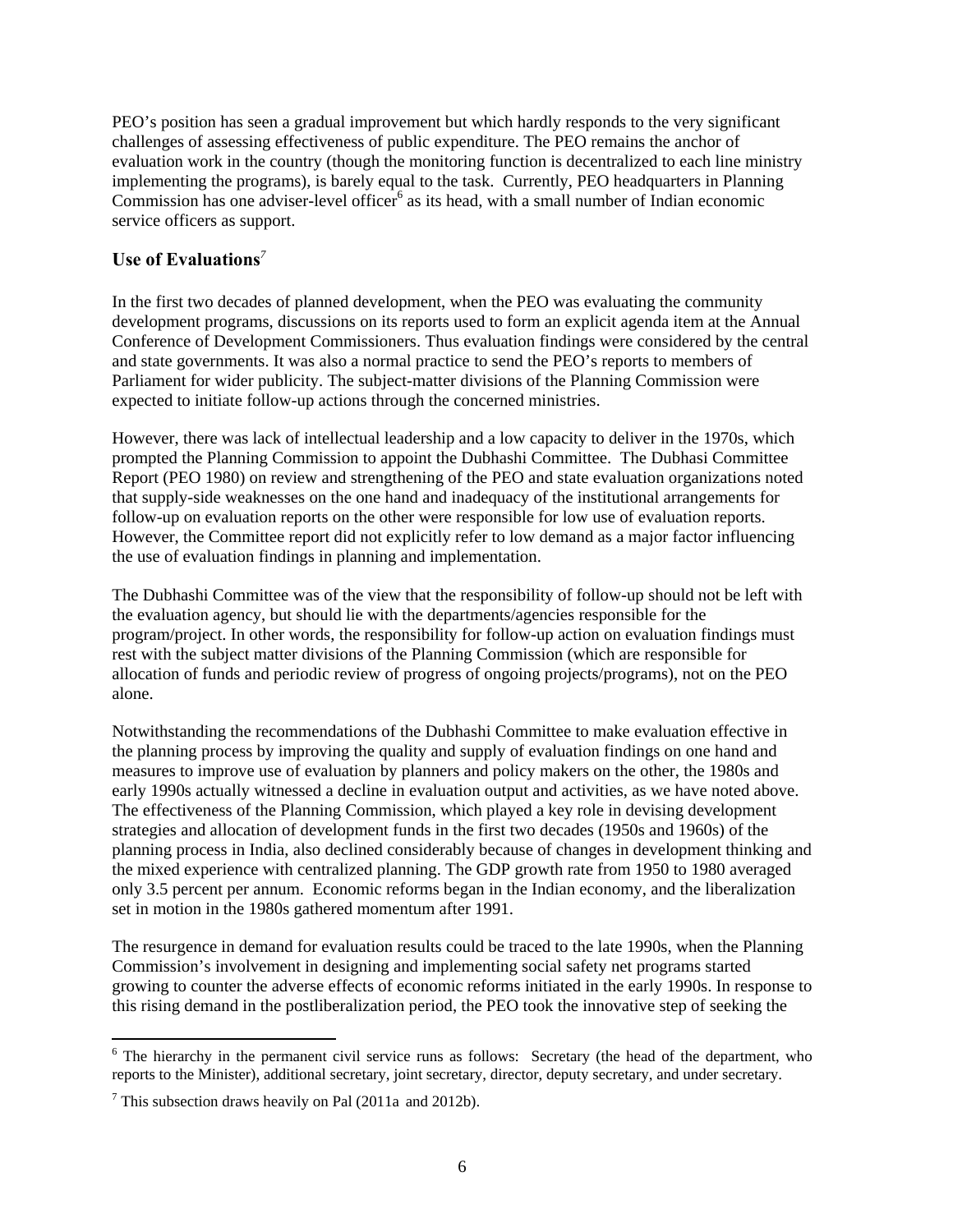opinion of the concerned divisions of the Planning Commission, central ministries, and state governments on the usefulness of PEO reports to them and follow-up actions taken on its evaluation findings.

In 2004, the PEO published "Development Evaluation in PEO and Its Impact," which attempted to put in one place the scattered evidence of use of its findings. During the ninth Plan period (1997– 2002) and thereafter, the PEO started involving the implementing and planning agencies (that is, ministries and subject divisions of Planning Commission) at various stages of its evaluation studies *to build in a sense of ownership of evaluation results among stakeholders*. It also started gathering evidence of the use of its reports (following queries by members of the Evaluation Advisory Committee of Planning Commission) by eliciting information from the ministries/departments and subject divisions of Planning Commission and through review of various annual reports of ministries, policy and plan documents that referred to PEO reports.

The following are examples of follow-up actions based on PEO evaluation findings taken at the highest decision-making level:

- The Mahila Samriddhi Yojana, a program for empowerment of poor rural women, was thoroughly restructured and redesigned following PEO's evaluation report (1996).
- The Non-Formal Education program of the Ministry of Human Resource Development was revamped, with a new strategy. In restructuring the program, the PEO's findings of the evaluation of the program (1998) were considered.
- Based on the findings of PEO's evaluation (2001) of the National Project on Bio-gas Development, the Ministry of Non-Conventional Energy Sources modified the guidelines for implementation of the scheme and the revised guidelines were issued in 2002–03.
- The findings of the evaluation on the functioning of community/primary health centers were extensively used in the midterm appraisal of the ninth plan (1997–2002), formulation of the tenth five-year Plan (2002–07), and formulation the National Health Policy (NHP 2002).

However, Pal (2012b) notes that it is difficult to say which aspects of the findings were acted on and whether the substantive findings about the systemic weaknesses were taken into consideration, as restructuring of programs may not take place at one point of time and all follow-up actions are not formally announced. "Hundreds of evaluation studies are being carried out in the country each year, but not much is known about the follow-up actions taken on their findings. There is no evaluation data bank in the country and one does not know how such studies are initiated and whether such studies are carried out in keeping with accepted standards of evaluation practice" (Pal 2011a).

## **The latest phase**

One can surmise that during the Eleventh Plan period (2007–12) India might have reached what can be called a new stage in the evolution of its evaluation function. Several important developments occurred during this period. First, emphasis was placed on building an online MIS system for all the 13 flagship programs of the central government. Second, a Development Monitoring Unit was created in the Prime Minister's office in 2009, with the objective of regular monitoring of the implementation of the flagship programs of the central government. Third, the central government decided to create a Performance Management and Evaluation System, located in the Cabinet Secretariat (the office that *services* the central government's Council of Ministers). Finally, the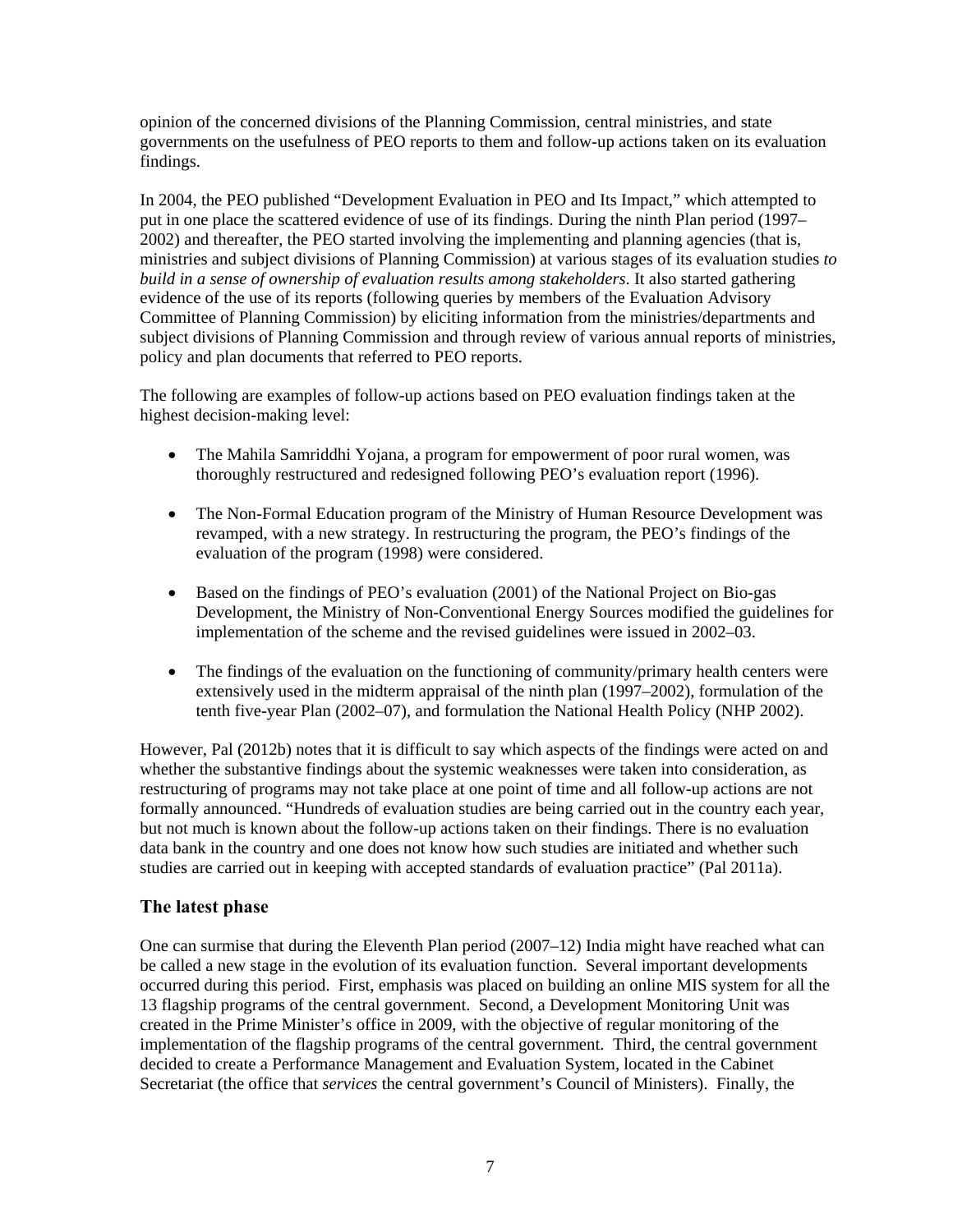Planning Commission decided to create a new Independent Evaluation Office (IEO), at arms' length from the Planning Commission, which began functioning in 2013.

## **4. THE DEMAND FOR ACCOUNTABILITY AND EVALUATION**

Public expenditure has grown rapidly in absolute terms, along with the size of the economy. As we noted earlier, it is not that the share of public expenditure in GDP has risen, but the absolute size of public expenditure has grown with the size of the economy. The need for ensuring effectiveness of this growing expenditure has been felt not only by decision makers in government, but also by the media and Parliament.

## **The Demand for Greater Accountability**

 $\overline{a}$ 

India is a democracy, and a vibrant one, and thus there are multiple sources of demand for accountability. The media is a constant source of demand, focusing the attention of bureaucrats and Parliament alike on the outputs/outcomes of public expenditure. The last two decades has seen a sharp increase in the number of TV and Internet-based media in India, as in most countries, as well as the rise of aggressive investigative journalism. The media may not be engaged in M&E per se but is a source of demand. The media have been proactively reporting the activities of a civil society movement, India Against Corruption, that has systematically worked to corner the government into enacting a bill to create an ombudsman (*LokPal*) in the central government and one for each state government (*Lok-Ayukta*),<sup>8</sup>

Another underlying source of demand for greater accountability is emerging from civil society activism around the Right to Information Act, passed by Parliament in 2005. The output-related targets set by government departments for their own programs are now available through the Right to Information—which give fillip to the movement. Civil society organizations have often taken the initiative to assess social impact of key development projects (for example, major hydroelectric projects and dams) or of a government policy (for example, programs to address child malnutrition). Such studies often influence government policies, both at the planning and execution stages. For instance, *Pratham* is a school education–related nongovernmental organization (NGO) that has through its annual surveys been reporting on the poor learning levels of primary school children, which the media pick up and disseminates.

In addition to the media and civil society, two more institutions, which are part of India's constitutional governance system, are playing a key role in demand for accountability. One is the Comptroller and Auditor General (CAG) and the other is the Supreme Court. In recent years, these bodies have become extremely proactive in holding the executive to account. The CAG audits all receipts and expenditures of the Union government and the state governments. It is also the external auditor of government-owned companies and of those bodies that the government substantially finances. The reports of the CAG are examined and discussed by Public Accounts Committees, which are special committees in the Parliament and the state legislatures.

Recently, the CAG has been in the limelight for its reports exposing big corruption scandals – relating to the 2G spectrum allocation to companies, the Commonwealth Games scams, and the coal-mining allocations to private companies. The CAG has in recent years gone well beyond mere auditing of

 $8$  The bill has failed to pass Parliament for one reason or another and is still pending in Parliament. It may pass in 2013, before general elections take place in early 2014 for the national Parliament.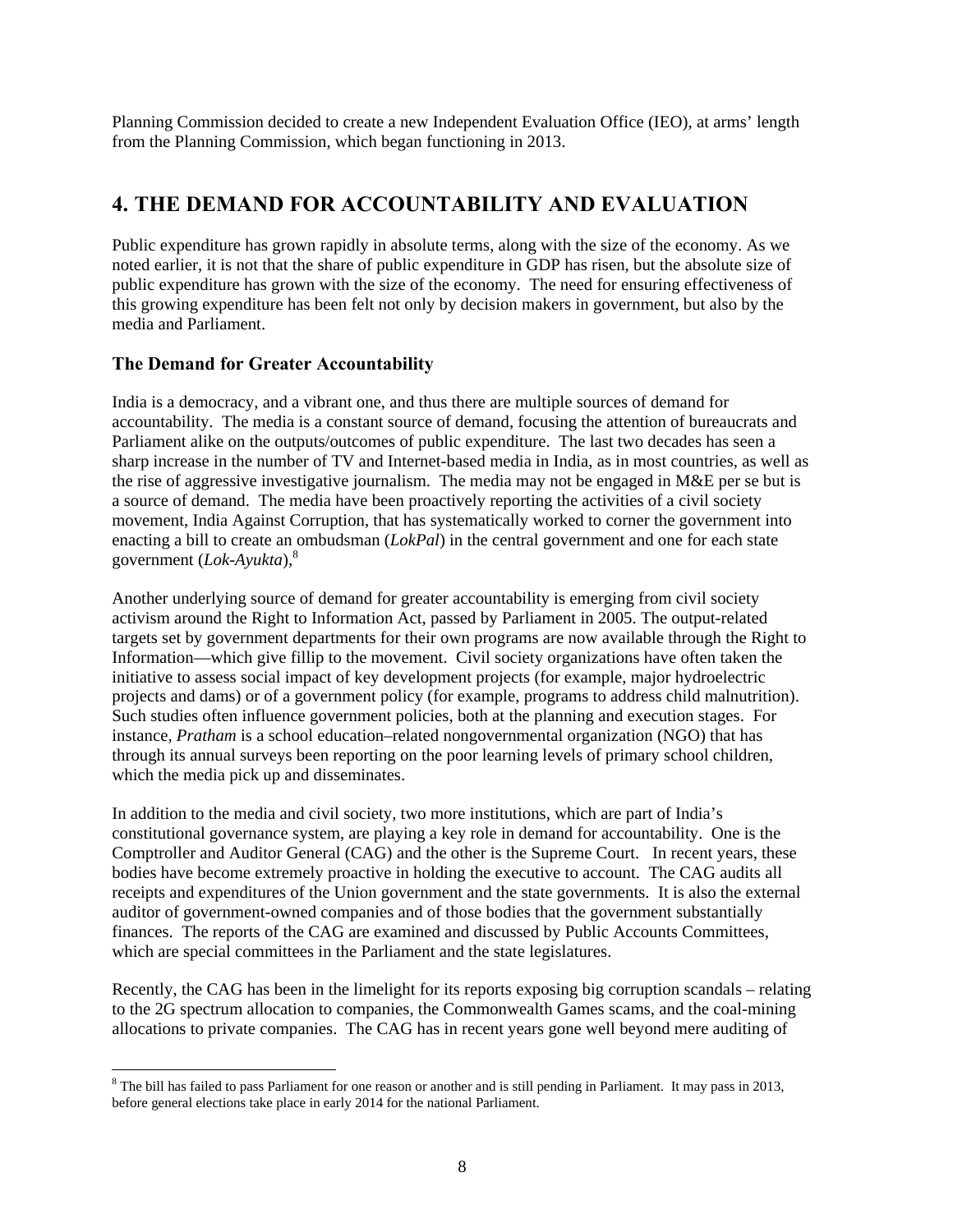financial accounts. "We were advised by the highest in the law not to exceed our mandate, which they believe is to be mere accountants and to conduct mechanical audits of government's expenditure" (*Times of India,* February 8, 2013). The Auditor-General added: "We were being advised not to get into the realm of auditing policy formulation." However, it was the CAG who first said in 2011 that the loss in the allocation of 2G spectrum over the 2000s could be as high as Rs.1,76,000 crores (\$ 32 billion), and then came out in 2012 with a report on coal allocations (a public sector company that allocated coal blocks to private colliers) that computed a Rs.1,86,000 crore (US \$ 34 billion) loss, causing a huge furor in Parliament and outside.

The fact that the CAG is an independent body, created by the Indian Constitution, has enabled it play a watchdog role greater than any evaluation or monitoring body could do. CAG's reports must all be tabled in Parliament. In fact, there are some lessons here for the newly created Independent Evaluation Office, which does not have any authority from Parliament (i.e., it is not a statutory body), let alone having a constitutional mandate (as the CAG does).

Similarly, the Supreme Court of India has been accepting many Public Interest Litigation petitions from civil society and monitoring executive actions (see Box 1).

## **Box 1. The Supreme Court Monitoring Executive Actions on Food Programs**

The Supreme Court of India has for the last 10 years been hearing and passing orders to be carried out by the executive arm of the government on food-related government programs. The Right to Food movement throughout India has taken on the executive regarding the reforms required in government food-related programs—the Public Distribution System for wheat, rice, and kerosene to those below the poverty line through "ration shops"; the school Mid-day Meal scheme; and the Integrated Child Development Scheme, which addresses the nutritional and health requirement of zero to six-year-old children and pregnant and lactating mothers—all centrally sponsored schemes that absorb very large amounts of central government public expenditures and are implemented by state governments.

In fact, the Supreme Court has appointed two former senior bureaucrats who monitor government actions and prepare reports on a regular basis that are submitted to the Supreme Court judges. The Court has been hearing a case on a regular basis on these matters, and the court has been summoning both central and state governments to explain their actions, and giving directions to these governments.

## **The Demand for Evaluation**

Although the underlying source of demand for accountability might be emanating from civil society and is enforced by the Supreme Court and CAG, the proximate source of demand for evaluation remains government ministries, especially at the level of central government. The programs of national importance (especially of the rural development and the social sector ministries) are also the flagship programs of the political party in power (see footnote 3 for full list of these programs). The evaluation of such programs often occurs in response to comments or queries about them by a parliamentary committee or a Constitutional body like the Comptroller and Auditor-General, often because there has been a media report of leakage of funds. However, line ministries or the PEO, or the two in consultation, may commission an evaluation to review the performance of large flagship programs as well.

Another source of demand, on the one hand, comes from the implementing ministries. Small evaluations are conducted routinely and periodically by implementing ministries, most of which have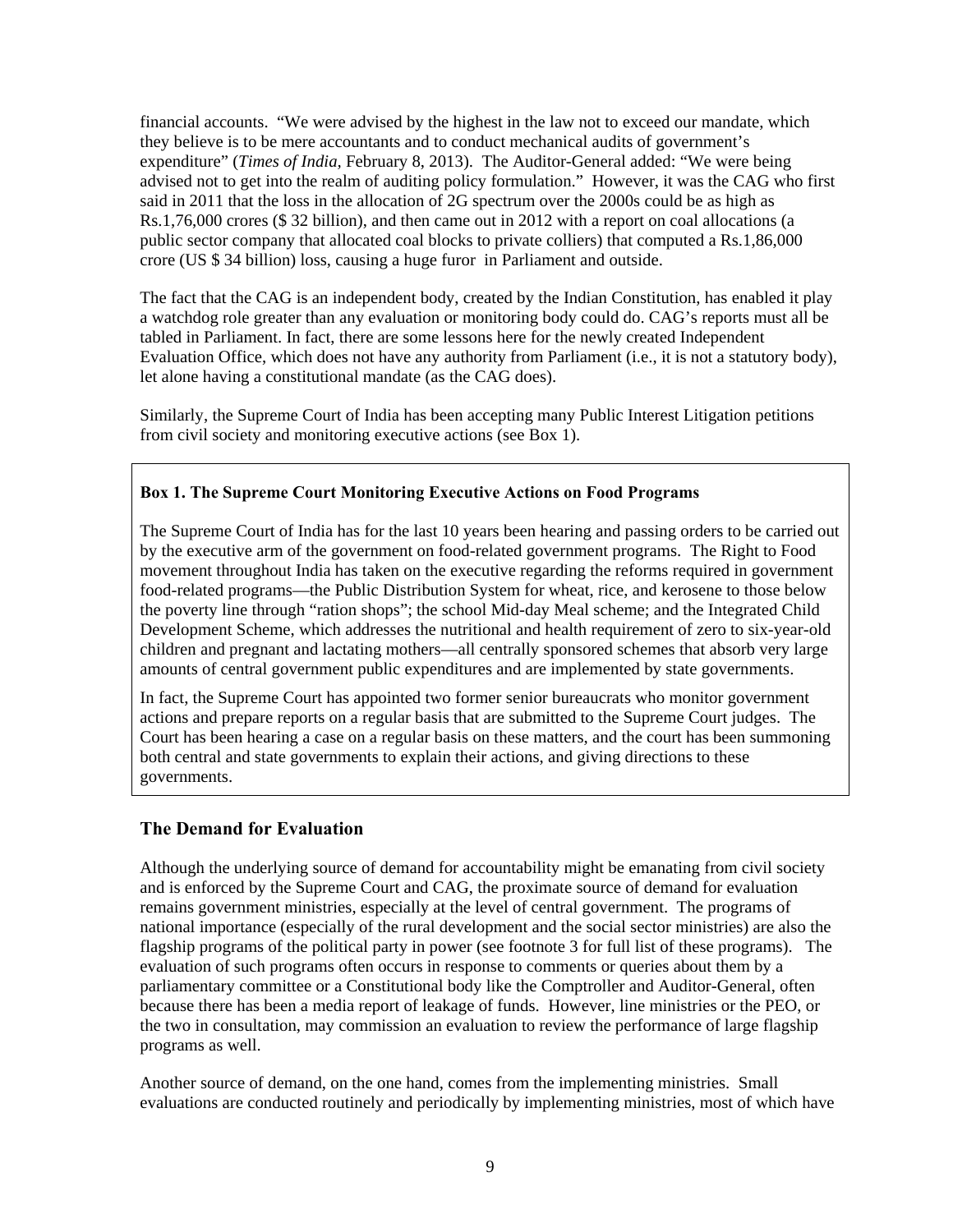funds earmarked for M&E, for the purpose of self-learning.<sup>9</sup> On the other hand, donors, who although having a relatively small role in India, also support evaluations. Multilateral agencies (the World Bank, the Asian Development Bank, and the United Nations system agencies) and five bilateral donors present in India (the United States, the United Kingdom, Germany, France, and Japan) support evaluation of programs to which they make a financial contribution.

Of all line ministries, the biggest spend er is the Ministry of Rural Development, which has a number of flagship programmes (the rural employment guarantee, the rural roads programme, the rural housing for below poverty line (BPL) households, the old age pension for BPL over 65 year olds, the widows pension, a major self-employment programme based on women's self-help groups). In fact, it has in 2013 decided to create its own Concurrent Evaluation Office, and has done a global search for its head. This is separate from the Independent Evaluation Office mentioned earlier (and discussed later).

There is also growing interest from state governments in evaluations, as well as in performance management (the latter is discussed later). Karnataka state government has been the leader, and it has taken the evaluation function seriously, and has a well-articulated policy on the subject.

## **5. THE SUPPLY SIDE AND OPERATIONAL ISSUES**

## **The Suppliers**

 $\overline{a}$ 

Until about the mid-1990s most evaluations were conducted by PEO staff, as they were spread throughout the country. That situation dramatically changed and most evaluations, certainly those initiated by the Planning Commission, are outsourced to research institutions. This happened obviously because PEO's capacity had been run down over the years, as we have noted in section 2. Its staff strength and the number of field offices had fallen significantly (also noted earlier). The PEO's responsibility is restricted to preparing the terms of reference, agreeing on a methodology with the research institution, and thereafter monitoring progress of the study. The institutional arrangement is usually between the line ministry or PEO – whichever may be the commissioner of the evaluation – and the research institution that is conducting the evaluation. The budget for the evaluation comes from the line ministry or PEO, whichever may be commissioning the evaluation. Since there has never been an assessment of PEO funded evaluations by anybody, independent or otherwise, it is impossible to hazard a guess whether this arrangement improved the quality of evaluations.

The evaluation (that is, the intention to evaluate a program) is announced by PEO or a line ministry, and then bids are invited from research institutions by the commissioners in letters to research institutions and advertisements in newspapers. The research questions are usually identified in the terms of reference by the Ministry. The selected research institutions prepare the detailed design, and the PEO or commissioning line agency conducts oversight and quality assurance.

Quite often the institutions conducting the evaluation may be attached to one or the other ministry of the central government. For instance, the Ministry of Rural Development, which has one of the largest portfolios of any central line ministry of development and welfare programs, has the National Institute of Rural Development, which often conducts its evaluations. Similarly, the Ministry of Human Resource Development has under its wings the National University of Educational Planning

 $9^9$  Data on share of budgets for evaluation are not publicly available. But funding is rarely an issue in Indian line ministries, which are constantly calling on research organizations to conduct concurrent evaluations for them.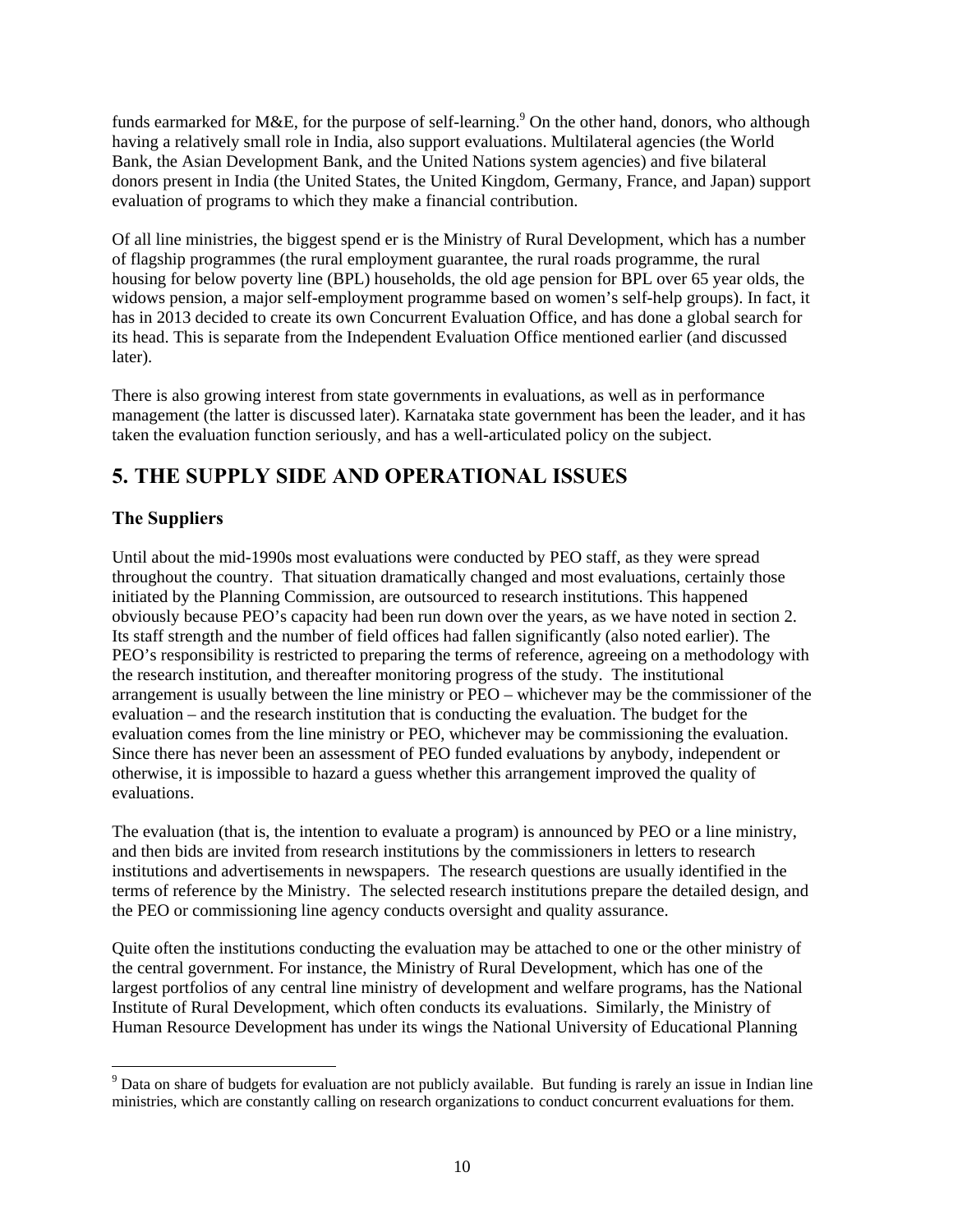and Administration and the National Council of Educational Research and Training. Research institutions that are largely dependent on government project funding may well feel disinclined to be overly critically of a large project of the parent ministry. In many cases the conclusions of such an evaluation may be compromised.

However, many independent research institutions also apply to conduct evaluations. In particular, research institutions funded by the Indian Council for Social Science Research (there is usually at least one such research institute in every state), normally apply and conduct evaluations, since they are usually staffed with academics of reasonable quality. Independence of these institutions is in no way compromised. The evaluations they conduct show no signs of toning down of criticism where necessary.

## **Capacity and Funding**

Nonetheless, the capacity to conduct results-focused evaluations is still limited. State governments' own programs rarely get either monitored or evaluated. Most programs are implemented by state governments, but the institutional and human capacity to conduct evaluations focusing on outcomes is very limited. At the state level, the social science departments of universities focus primarily on teaching growing numbers of students (gross enrolment ratio in higher education has risen between 2007 and 2011 from 12 to 18 percent), not on conducting research. Research institutions funded by the government, which have credibility, are very limited in number, perhaps no more than two to three in a state that do social science research (although the sciences have many more). Thus, both the institutional and human resource constraints for conducting quality evaluations or building credible MIS are considerable in most states.

The government recommends that 2 percent of the funds for a program should be set aside for evaluation. A large part of the funds for evaluation are controlled by line ministries (which explains their important role as demanders of evaluation; see previous section). This is a problem because critical evaluations have been resisted by line ministries.

If capacity to identify the key components of a MIS or to conduct evaluations is low it is primarily because the subject has not received the kind of attention of policy-makers at the highest level that the subject requires. However, as we have suggested earlier, the demand for greater accountability is growing constantly, especially from civil society, which may well also translate into greater pressure on the upper echelons of the technocracy and bureaucracy that building credible M&E systems is necessary, which also requires greater investment in capacity to conduct evaluations.

## **Tools and Methods**

The World Bank (2004) outlines some tools, methods, and approaches to M&E: performance indicators, the logical framework approach, theory-based evaluation, formal surveys, rapid appraisal methods, participatory methods, public expenditure tracking surveys, cost benefit and costeffectiveness analysis, and impact evaluation. Most of these approaches are used in India o varying degrees.

Performance indicators or an MIS is used by all line ministries, at least at the level of the central government (Mehrotra and others 2013). It is also true that evaluations carried out tend to use, either explicitly or implicitly, a log-frame approach.

Theory-based evaluation has similarities to the log-frame approach, although it allows a much more in-depth understanding of the workings of a program—the "program theory" or "program logic" (IEG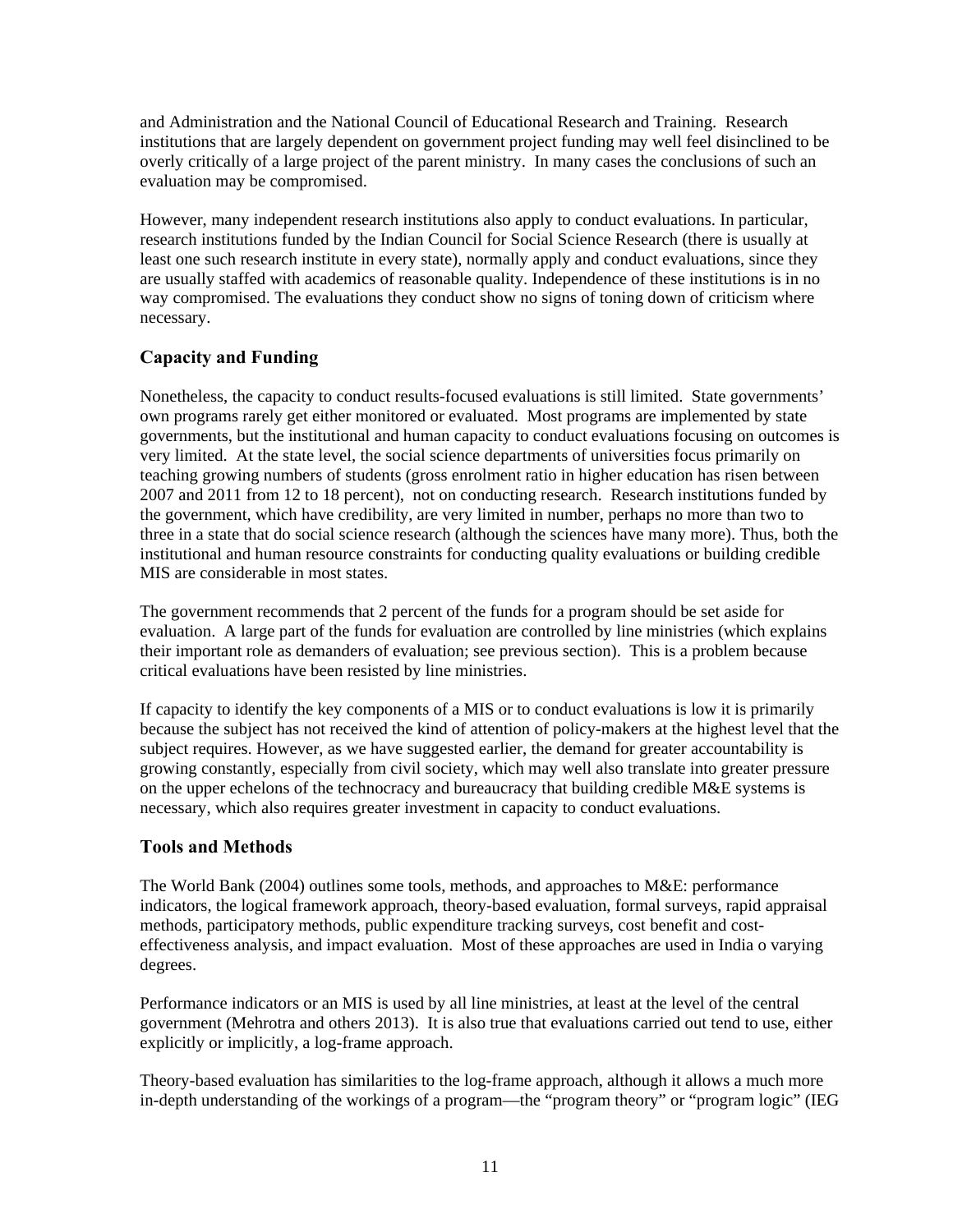2004). In India, terms of reference for evaluations are written by professionals in the field and then usually vetted (at least for PEO evaluations) by stakeholders. Hence, casual factors are usually addressed or intended to be addressed in evaluations.

Many evaluations involve conducting formal surveys, and usually a carefully crafted, statistically valid design is prepared by the research institutions commissioned to conduct the survey. As a result, evaluations may take a year or more to complete. However, the line ministry often desires "concurrent evaluations," that is, while a program is ongoing, so rapid appraisal methods are also being used.

Unfortunately, Public Expenditure Tracking Surveys are not widely used, nor are they in vogue officially. However, research institutions may undertake such work independently. For instance, the Centre for Accountability and Governance, together with the National Institute of Public Finance and Policy, has annually carried out expenditure tracking in a number of states in connection with the program to universalize elementary education.

The "community score card" is another tool that has been used in India to monitor services provided by the state. This tool generates information through focus group interaction to facilitate a joint decision between recipients and the service provider on the quality of the service.

Another instrument that has been used with great effect is the "citizen's score card." Whereas the community score card involves the community as a unit, the citizen's report card involves a survey for which data are collected from individual citizens regarding their satisfaction with services provided by the municipal corporation like health, water supply, and electricity (Sharma 2009).

Finally, impact evaluations have recently become popular. This trend has been encouraged by a number of factors. First, Prof. Abhijit Banerji, one of the pioneers in the field, is an Indian economist at MIT and runs the Jameel Poverty Action Lab. He and Prof. Esther Duflo, also of MIT, have conducted several such evaluations in India, some in collaboration with NGOs, such as Pratham. Second, the International Initiative for Impact Evaluation is headquartered in New Delhi and has been supporting impact evaluations. Third, the World Bank, the Asian Development Bank, several international foundations and bilateral donors in 2011 funded the creation of the Centers for Learning in Evaluation and Research (CLEAR), which is also engaged in impact evaluations and is conducting capacity development in approaches to various types of evaluations, including impact evaluations. The evaluations are conducted in conjunction with line ministries of the state government or large NGOs.

## **Social audits**

Participatory methods have taken a particular form in India: social audits. The community has especially since the launch in 2006 of the National Rural Employment Guarantee Act (a public works program), one of the largest centrally sponsored schemes of the Union government—been very actively involved in social audits of the program. It involves the village council (*gram panchayat*) and the entire village community getting together with government officials in a town hall type meeting to discuss the issues around the implementation of the program in that particular village. Such social audits, especially when led by experienced NGOs, have been extremely fruitful in exposing corruption and have led to government officials who have embezzled funds getting publicly exposed and having to return such funds. This has happened in a number of villages, especially in Andhra Pradesh, where social audits were encouraged actively by the state government, especially in the case of one of the world's largest public works programmes, the Mahatma Gandhi National Rural Employment Guarantee (MGNREGA) programme.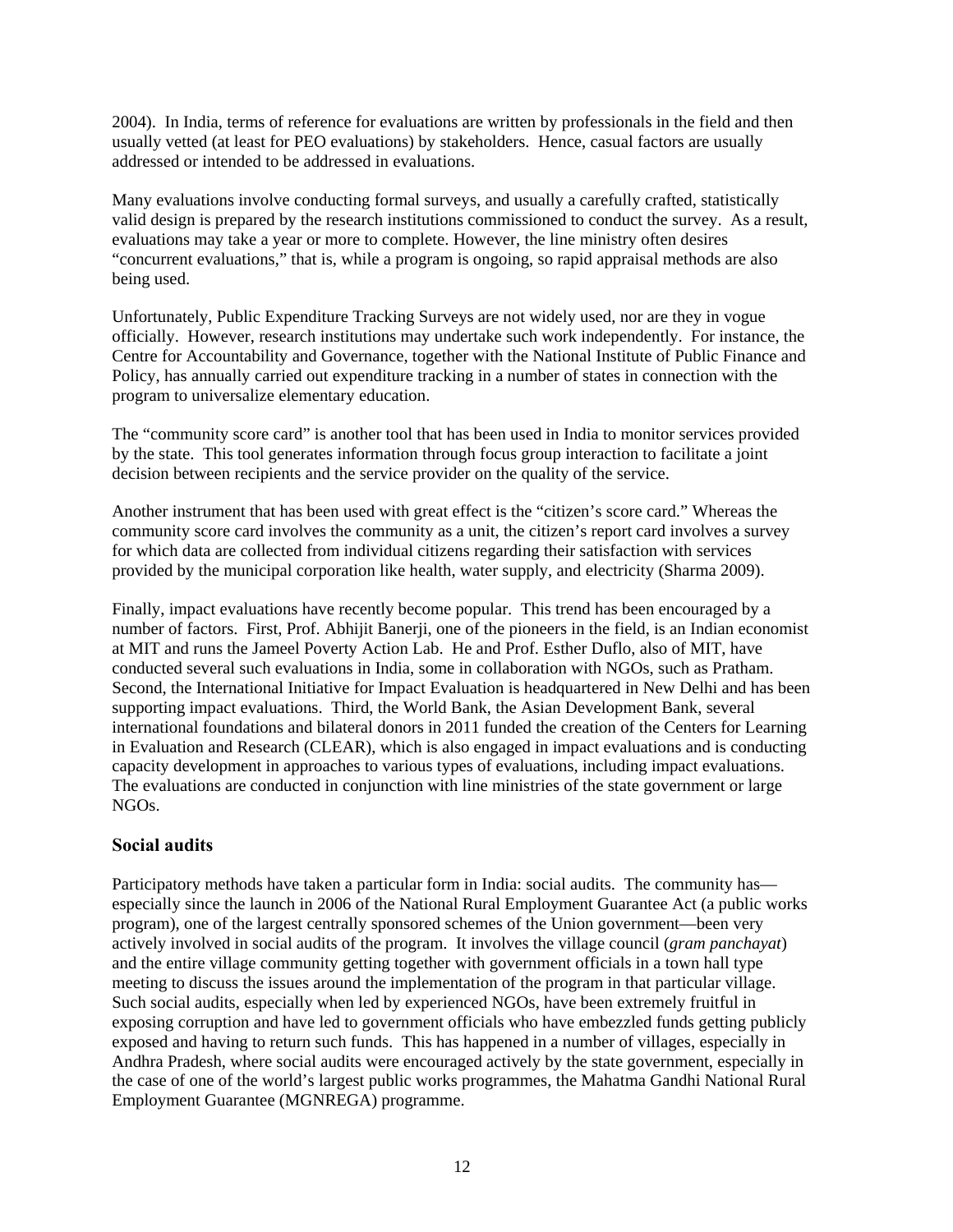With respect to monitoring and evaluation, MGNREGA follows conventional auditing mechanisms. Physical audits by state, district, and block-level officers verify the quality of work undertaken and check if the expenditure incurred has led to the creation of durable assets. Block-level officers are expected to carry out inspections at 100 percent of the project sites, district level officers at 10 percent, and state-level officers at 2 percent. In addition, mandatory financial audits are carried out each year by local fund auditors at the district level or by the chartered accountants appointed by the state government. Continued funding of the projects is contingent on satisfactory audits.

But Andhra Pradesh went much further. It set up the Society for Social Audit, Accountability and Transparency, an autonomous body insulated from government interference. Over the years, contractors and middle men have been eliminated. The Andhra Pradesh model is undoubtedly a success, with more than 3,200 social audits and more than 38,000 disciplinary cases brought against officials involved with the jobs scheme. Hundreds have been suspended or punished. Between 2010 and 2013, the team has been able to recover almost a quarter of the \$24m of irregularities detected.

The dissemination of information is proving instrumental in checking corruption. For the first time, officials can use real-time information generated from social audits to redesign delivery of public goods. Technology-based solutions are being used to provide "programme intelligence" for social audits in Andhra Pradesh. The objective is to bridge the gap between policymakers and those affected. Their work has involved mining about 250,000 documents in the state over the last few years and using the extracted data to predict fraud.

Similarly, Rajasthan has used social audits to great effect within the same MGNREGA (World Bank, 2009). But in many othe states the social audit system has had difficulty in taking off, primarily because of limited support from the state government, though there have been some limited successes (World Bank, 2009a).

## **6. NEW INSTITUTIONAL ARRANGEMENTS: MIS, OUTCOME BUDGETING, PERFORMANCE MANAGEMENT, AND THE INDEPENDENT EVALUATION OFFICE**

Evaluations and social audits alone cannot be the main mechanism of a system of accountability and evidence-generation for policy for any government. There are a number of dimensions to ensuring improvements and enhancing effectiveness. Effectiveness of public expenditure requires a whole architecture of functions being performed by various government bodies and cannot depend merely on periodic evaluation studies, which by their very nature can only be conducted once in a few years. It requires that line agencies and ministries regularly operate an online MIS. Second, it requires that the Ministry of Finance and the Planning Commission hold line ministries accountable not merely for spending the money on programs but also for achieving the outcomes desired by the government, which implies that a system of outcome budgeting is in place. Third, it requires that audit agencies be authorized to carry out financial and program audits. Fourth, with outcome budgeting, there should be a system of performance management, located preferably at a high level in government.

Finally, the whole system needs to be supported by statistical bodies that are responsible for collecting data that goes beyond what is normally collected in an MIS. The latter is normally restricted to financial and physical indicators of process, and at best output data. In India, The statistical system, through the National Sample Survey Organization, collects data on a regular basis on outcomes through sample surveys, which are separate from the line ministries' MIS (and will not be discussed in this paper). The data are periodically collected on a whole range of economic and social indicators on an extremely systematic basis, with the indicators generated being valid and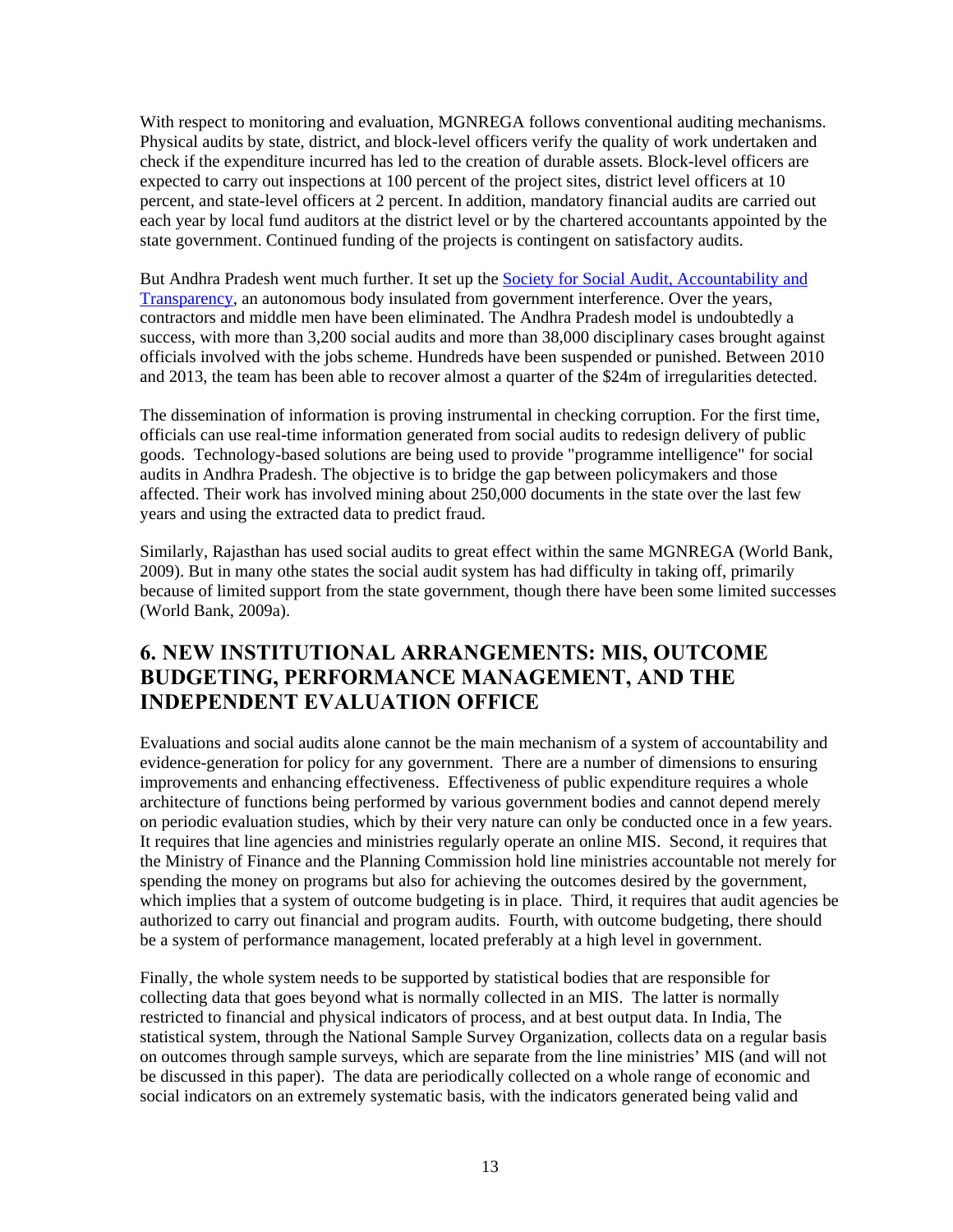representative not only at national but also at the state level, but not at the district level. All of the above requirements are now in place in India, though they face different challenges.

#### **Management Information Systems in India**

For failures of design to be discovered, there is need for programs to be monitored well (using an online, publicly available MIS) so that they generate data that program managers in central ministries can then use to provide feedback to state governments that are implementing programs. There has been enormous progress in recent years in the case of MIS, with each flagship welfare program of the Union government now having some form of information system $10$ .

The use of information and communications technology systems in government is slowly spreading. For instance, the union government will ensure by 2014 that 600 million, or half of India's population, will have an identity number, along with biometric identification possible for each individual with a number.<sup>11</sup> Given that the program began only in 2010, this is already a remarkable achievement, because it will make monitoring the beneficiaries that should actually receive welfare benefits possible when the identity card is linked to specific welfare programs. The unique identity system has not been linked to welfare programs yet, but that will also happen over 2012–14, as coverage of the unique identity card expands.

Mehrotra and others (2013) carried out an assessment of the MIS of the 13 central government flagship programs. The programs were assessed and ranked based on certain criteria: whether the MIS is based on a log-frame; whether it relies on periodic data authentication and validation; the periodicity of the data; if the data are accessible in the form of a user-friendly website; and whether the data are utilized for management purposes. Almost none of the flagship programs use a log-frame explicitly, though some have implicit theories of change. All do internal consistency checks on the data, but none validate or authenticate the data by conducting a random check. The data are regularly collected and for most schemes are available for up to the last financial year quarter, or the latest month. Naturally, this is only possible if there is a website. However, the concern is how these data are being used internally by the line ministry for decision making, especially in regard to budget allocations the following year.

There are also other issues associated with the MIS. One concern is the speed with which the data becomes available from block level to the Delhi-based ministry for it to be useful for management purposes. One outcome of this state of affairs is that the Prime Minister's office created in 2009, soon after the new government came to power, a Delivery Monitoring Unit – which also runs a MIS on the flagship programs, although the unit has only a summary of the latest information that the line ministry collects and puts out. However, one must recognize that information problems are faced by most advanced M&E systems, and one of the system's key functions is to help solving them over time.

In any case, monitoring systems in India can only generate a limited amount of information on inputs (for example, financial resources released and spent) or processes. Monitoring systems can/should actually produce output and intermediate results information based on performance indicators, and can even monitor impact when information is available. Those who implement programs also need information on such indicators.

<sup>&</sup>lt;sup>10</sup> The National Sample Survey Organisation has no role to play in the design of the MIS.

 $11$  Two hundred twenty million such identity cards were issued between 2010 and 2012, by the Unique Identify Development Authority of India, under the leadership of information technology professional Nandan Nilekani, who until 2010 lead one of India's best known international IT firms, Infosys.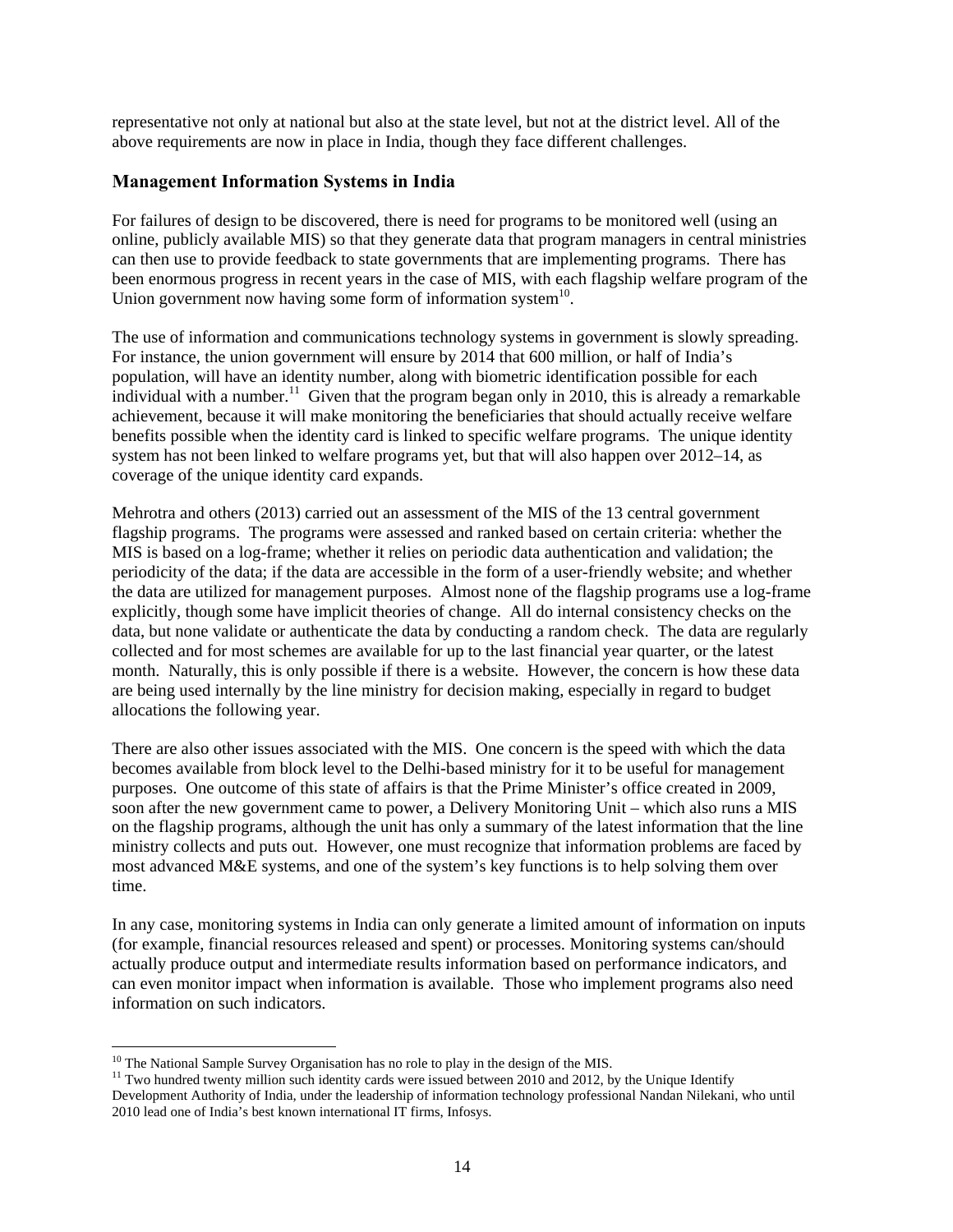## **Performance Management System**

In 2009, the government of India introduced a performance management system in the union government for the Cabinet Secretariat. The system requires each department of the government of India to prepare a results framework document (RFD). The RFD provides a summary of the most important results that a department expects to achieve during the financial year. It has two objectives: move the emphasis of the department from process to results, and provide an objective and fair basis to evaluate the department's overall performance at the end of the year. Departments set targets consistent with those agreed with Planning Commission and the Ministry of Finance. The RFDs prepare the outcome-oriented plans to be assessed at the end of the financial year. These RFDs are all placed on the respective website of the departments. It is ironic that outcome budgets were introduced in 2005, but RFDs came into existence only in 2009. Because state governments are also demanding RFDs, it appears that demand for performance monitoring is growing and will continue to grow.<sup>12</sup>

Table 1 summarizes the key methodological differences between RFD and previous approaches to holding departments accountable. First, unlike in the past, the objectives and success indicators (key performance indicators) are prioritized in the RFD. Thus, it is not enough to say that 12 of 15 targets were achieved. Prioritization ensures that the three targets not achieved were not the most important ones for the department.

Second, with RFD, the interpretation of deviations from targets is agreed ex ante. That is why RFDs have a five-point scale rather than a single target. Third, there is an independent vetting of the RFD at the beginning of the year by an independent nongovernment body of experts. They also review the results at the end of the year. Fourth, RFDs allow all departments to have a composite score between 0 and 100 percent. This has allowed the government to finally move toward implementation of the recommendation of the sixth pay commission regarding a performance-related incentive scheme.

Today around 80 departments and 800 Responsibility Centers (subordinate offices, attached offices, and autonomous organizations) under these departments are covered by the RFD policy. Though state governments are not so bound, 13 states have already adopted an RFD policy. That is, pretty much any organization drawing funds from the Consolidated Fund of India has to account for the results delivered in return for these funds.

| Criteria |                                                                            | <b>Budget</b>  | Performance<br><b>Budget</b> | Outcome<br><b>Budget</b> | <b>RFD</b> |
|----------|----------------------------------------------------------------------------|----------------|------------------------------|--------------------------|------------|
|          | 1. Are the objectives prioritized?                                         | N <sub>0</sub> | No                           | N <sub>0</sub>           | Yes        |
|          | 2. Are the success indicators prioritized?                                 | N <sub>0</sub> | No                           | N <sub>0</sub>           | <b>Yes</b> |
|          | 3. Are the deviations agreed ex ante?                                      | N <sub>0</sub> | No                           | N <sub>0</sub>           | <b>Yes</b> |
|          | 4. Is there an independent scrutiny of targets as<br>well as achievements? | No.            | No                           | N <sub>0</sub>           | <b>Yes</b> |
|          | 5. Is it linked to performance-related incentives?                         | No             | No                           | N <sub>0</sub>           | Will be    |

#### **Table 1. Key Methodological Differences Between RFD and Previous Approaches**

 $12$  For further details on India's PM system, visit http://www.performance.gov.in.

 $\overline{a}$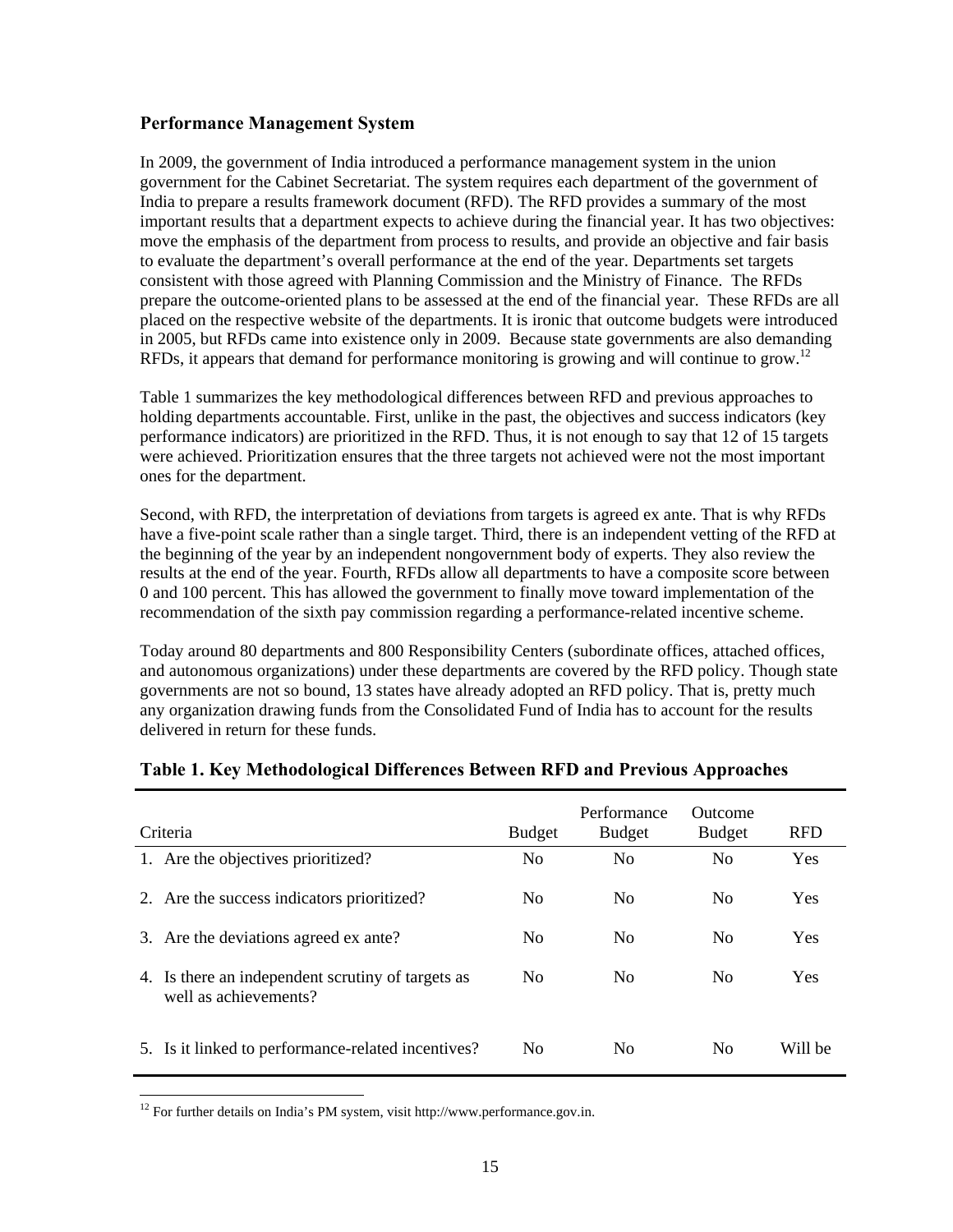There are, however, several challenges that the Indian experience has revealed with performance management. The first is that in a federal country, the vision of the central government is complicated by the fact that implementation of a policy or program is often dependent on the state government. Clearly, performance management in such countries is bound to be embroiled in structural issues of the governance structure. Hence, it may be necessary to set out guidelines for a policy for subnational governments to follow in terms of M&E, which will also depend on the extent and depth of decentralization and subnational autonomy. Mexico is a good case in point; it needed to change the Constitution to mandate states to move toward performance management and evaluation. This can lead to the creation of federal/state performance agreements, such as are starting to emerge in Australia, where there are large funding transfers between different levels of government.

The second challenge is that there may be a lack of interministerial support at the central government level for achieving the results stated in the RFD. The Indian performance management system is beginning to address this challenge by piloting the concept of "team targets" and greater ex ante clarity regarding interministerial dependencies.

The third challenge is the political will to use the full potential of performance management in India. The Prime Minister's order clearly mandates the Performance Management Division in the Cabinet Secretariat to, at the end of the fiscal year, compare the achievements against the RFD targets in the Cabinet. Because of the sensitivities involved in a coalition government, this has not been done as mandated. Instead, the 2009–10 performance results were conveyed by the Cabinet Secretary to the secretaries of respective departments. Although this is a good start, it needs to go to its logical conclusion.

The fourth challenge relates to enhancing alignment of RFD priorities and targets with those of the 12th Plan. Attempts have been made, but there is a lot of scope for improvement in this regard.

Fifth, the alignment between RFD and Annual Performance Appraisal Reports of senior officers is still not systematic. Some departments have adopted RFDs at division and branch levels, but as yet there is no requirement to do so.

Finally, unless RFD is linked to a strong incentive system, it will not be fully effective. Indeed, it may even deteriorate over time. These incentives can be pecuniary or nonpecuniary, but they must matter.

## **Outcome Budgeting**

 $\overline{a}$ 

The Finance Minister announced in 2005–06 that all ministries must practice outcome budgeting. The outcome budget is also an excellent initiative, but it must still deliver the desired results. For example, outcome budgets of the Ministry of Power were prepared for its Accelerated Power Development and Reforms Program (which was launched in February 2000) with the aim, among other things, to reduce the theft of power. But the country still suffers \$10 billion worth of losses (mostly from theft) in the power sector.

The outcome budget appears not to be achieving its objectives because the assumptions of the theory of change underlying this initiative have not been satisfied (Gupta 2011). This is not entirely surprising. The theory consists of four assumptions.<sup>13</sup> First, the government assumed that issuing of

 $13$  There are other countries where difficulties have arisen in outcome budgeting. Australia has a long history (from 1997 to the present) of failed initiatives regarding outcome budgeting reporting.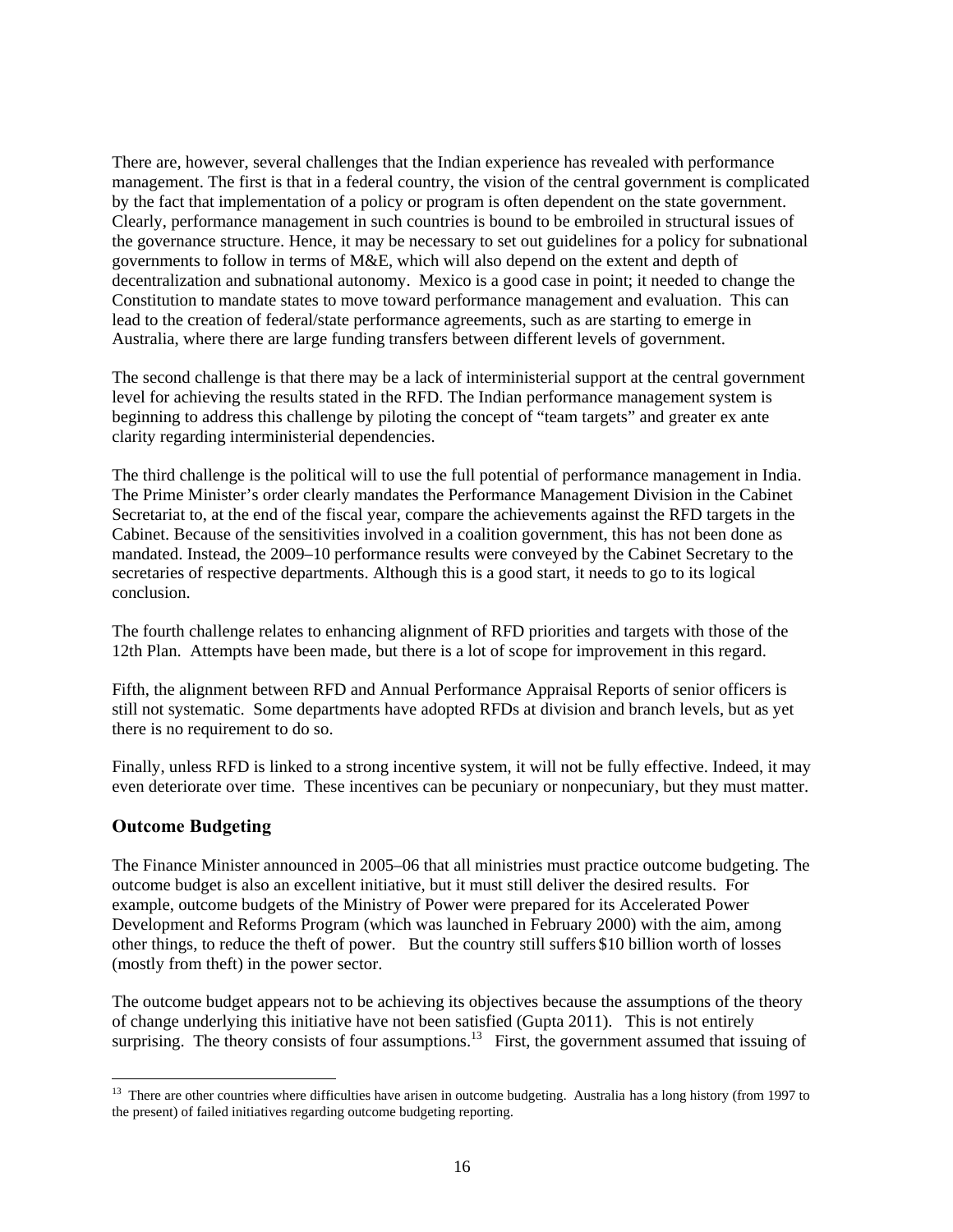guidelines by its Ministry of Finance's Department of Expenditure would be enough to create the requisite incentives for its ministries to prepare the outcome budget on intended lines. Second, the government assumed that its ministries had the knowledge and skills to define the intended outcomes of their interventions and to articulate the production functions for these outcomes.

Third, the government assumed that its ministries had the requisite incentives and skills to generate credible data required to prepare the outcome budget on their own, to validate the data available from other sources, and to seek, if necessary, the assistance of outsiders for generation/validation of the required data. Finally, the government assumed that its ministries would somehow be able to deliver the intended outcomes despite the serious problems that may faced with ensuring the timely flow of money to the appropriate level, while preventing misuse/diversion of money to unrelated activities (Gupta 2011). However, it is important to highlight that M&E systems are bound to fail in many of their attempts as they consolidate and mature. These can to a large extent be a process of trial and error.

Media reports seem to suggest there is a clear recognition of the outcome budget's limited success in delivering the desired results.<sup>14</sup> Dr. Montek Singh Ahluwalia, Deputy Chair of the Planning Commission, said, "The exercise of outcome budget of manipulating existing data did not get the desired results. It's easy to evaluate whether investment made in a steel plant has delivered. But measurement of outcomes in health and education are difficult and complex" (*The Economic Times*, October 13, 2009).

#### **Independent Evaluation Office**

 $\overline{a}$ 

It is in this context that the central government announced in June 2009 that it would create an Independent Evaluation Office (IEO). The Cabinet approved its creation in 2011, and it has recently become functional (latter half of 2013). However, there is no legislation underpinning the creation of IEO which makes it a weak alternate to other institutional arrangements (such as Mexico's Consejo Nacional de Evaluación de la Política de Desarrollo Social). However, it is a superior alternative to the existing PEO, for several reasons. The IEO exists at arms' length from the Planning Commission and in that sense is different from the PEO, which was a part of the Planning Commission. This arms'-length relationship is intended to make it independent of the government structure. In the early years, the PEO too used to have an independent budget and was relatively separate from the Planning Commission—a position that PEO then lost. The independence of the IEO (which will subsume the staff and organization of the PEO) will thus be possible since, after receiving its staff salaries and other costs from the Planning Commission, it will be separate from it.

The IEO is intended to be able to exercise influence over the line ministries, which are not always willing to respond to independent evaluations that are critical of design features of programs they run. There are two features built into the IEO's structure that might give it more influence than PEO had: (i) the head of IEO is an ex officio member of the Planning Commission, and because the latter is the funding body for the ministries' programs, it can influence the latter through the Planning Commission; and (ii) the head of IEO holds the rank of Minister of State and thus is one level above the line Ministry's civil service head; hence, if necessary, he or she can pull rank. These two features can potentially improve the use of evaluation findings or MIS information in a way that the PEO was rarely able to achieve. The IEO's staff, yet to be fully appointed, will not be large, but will consist of

<sup>&</sup>lt;sup>14</sup> Mr. P. Chidambaram, the Finance Minister who launched the outcome budget, said, "The government of India has substantially expanded outlays in sectors like irrigation, education and health, but kept on following the existing 'tried and failed' system, as a result of which the outcome of these enhanced outlays is not visible at the ground level" (*The Times of India*, December 3, 2007).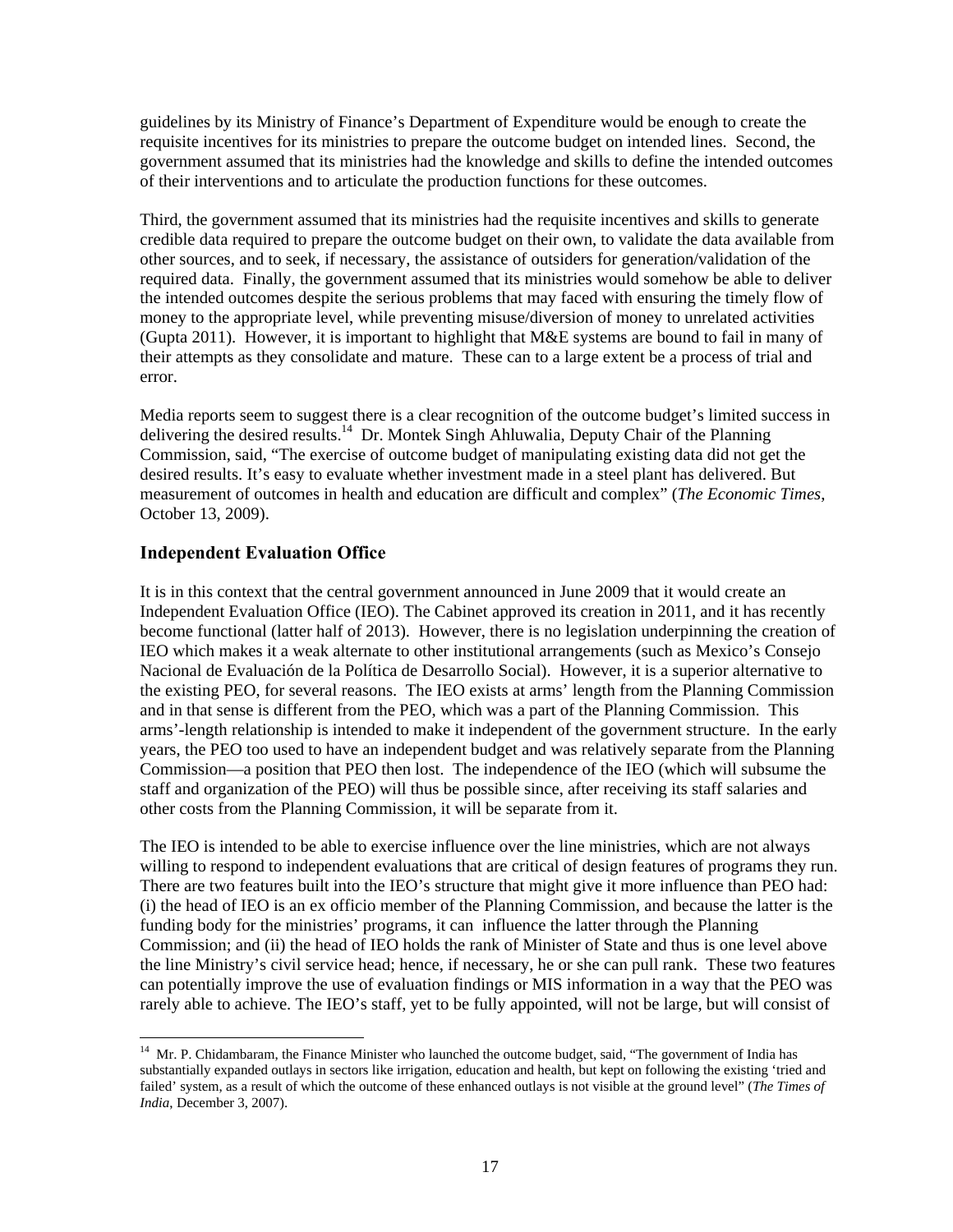professionals in the fields of health, education, statistics, and so on. In other words, the problem raised earlier in this paper was that PEO came to be staffed after the first two decades of its existence by officers of the Indian Economic Service or even the Indian Administrative Service; that will now change. The budget of the IEO is generated from the government of India, but is entirely independent of the Planning Commission. The head of IEO reports to the Cabinet Minister responsible for the Planning Commission (that is, the deputy chairman, who is usually a technocrat, not a politician). The IEO itself may not have more than 25 staff, but the PEO's field and state offices will probably get folded into the IEO, so there will be only one organization (that is, IEO plus PEO together), and PEO may well cease to have an independent identity. Uncertainties around its ability to influence decision-making in line ministries in the Centre remain, and its ability to influence state governments's decision-making will probably be limited, except in regard to centrally sponsored schemes. Unless state governments themselves take action (as Karnataka has begun to do) the ability of IEO to influence state governments receptivity to issues arising from evaluations will remain open to question.

IEO has its task cut out. It will first need to ensure that monitoring systems are built up in every central government line ministry, and also then in state government departments. It will then need to ensure that data collected through such monitoring systems are authenticated and validated, so that they are reliable as tools for implementation management of program objectives. More important, it may wish to develop training programs to build capacity to conduct evaluations generally, and impact evaluations in particular—because there is very limited capacity to conduct rigorous evaluations in the country. Finally, and most important, it can take the lead in conducting evaluations itself and encourage others to undertake such evaluations, especially of large-spending flagship programs—so that poor designs can be discovered and flaws corrected before funding is released the following year. We do not wish to overstate the importance of conducting evaluations itself. Experience shows that when adequately designed, outsourcing arrangements can be very cost-effective for M&E systems.

## **7. STRUCTURAL ISSUES ABOUT ENSURING ACCOUNTABILITY AND OUTCOMES OF GROWING PUBLIC EXPENDITURE**

There are two systemic issues that relate to the manner in which financial resources are transferred by the central government to the states, and the way fiscal relations are organized in India's federal constitution, that still pose a challenge to ensuring accountability and improving the use of public funds intended to achieve specific outcomes.

## **Issues with the System of Financial Transfers from Center to States**

Resources flow from the center to states in India in two ways: assignments and transfers. The states' share in central taxes (called tax devolution) is an assignment. The transfers from the center to the states include non-Plan and Plan transfers. The important Plan grants that are transfers from the center to the state are of four types: (1) state plan schemes that include normal central assistance and other scheme-based central assistance; (2) centrally sponsored schemes for which funds are routed through the consolidated fund of states; (3) centrally sponsored schemes for which funds are transferred directly to the state/district level autonomous bodies/implementing agencies; and (4) a small proportion of Finance Commission grants treated as plan grants.

The government of India releases Plan funds to the states for centrally sponsored schemes by two methods: the treasury mode and the society mode (the latter are to state-level autonomous bodies or implementing agencies). In a treasury mode after the sanction of funds by the central line ministry/finance ministry the Reserve Bank of India (the central bank of India) is intimated to transfer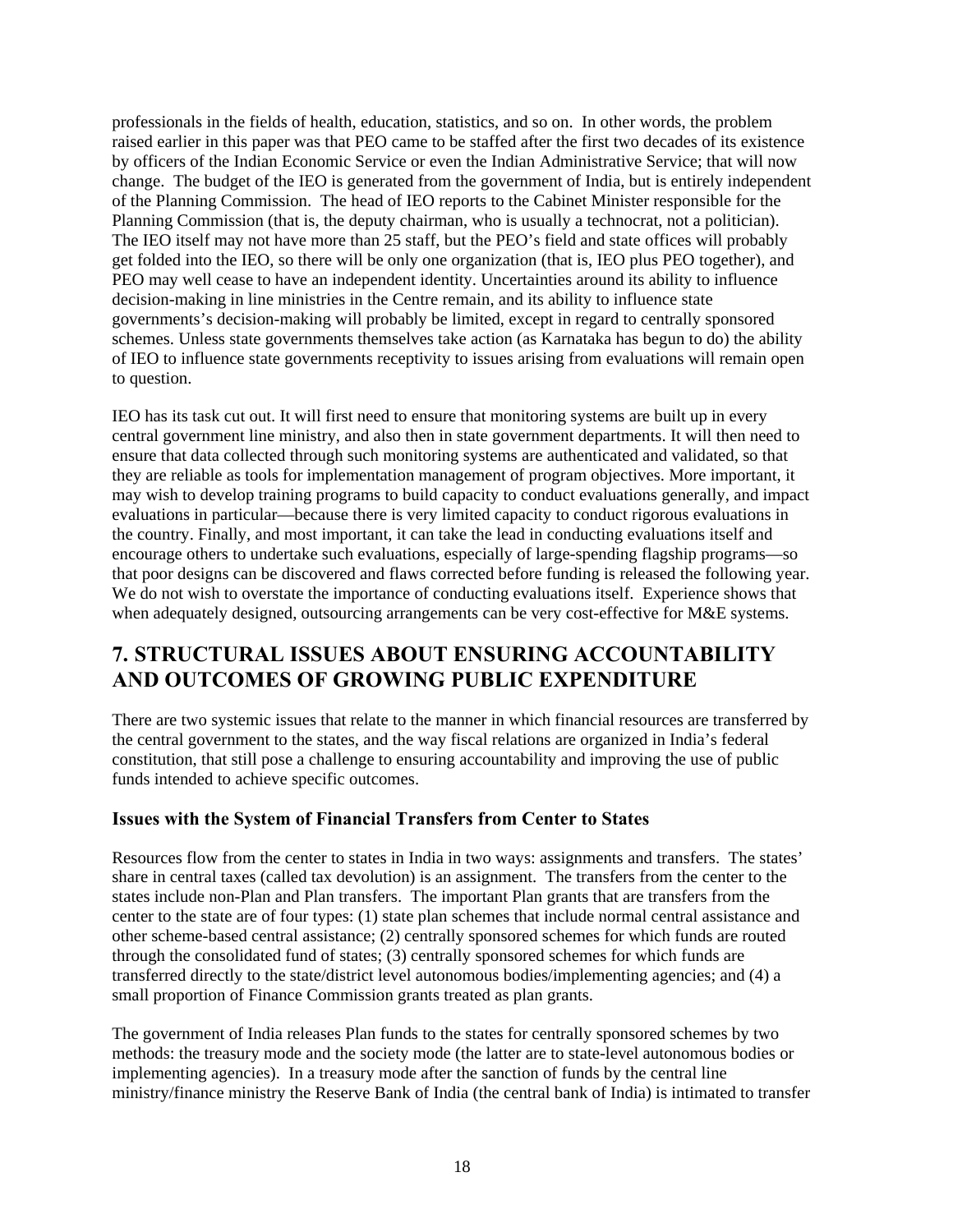the funds to the state government, and the state's Accountant General (who reports to the union government's CAG) is informed. Hence, the funds are audited by the CAG.

In the society mode, however, funds are sanctioned by the concerned central line ministry and released to the concerned implementing agency of the states, and further to their constituents at the district, block, or village level. The audit of such bodies is conducted by chartered accountants, not by the CAG. The size of direct transfer by society mode of plan funds by the union government amounted to about \$30 billion in 2010–11, which was about 31% of the total plan expenditure of the union government.

The central government faces serious challenges in the form of weaknesses in the responsibility system to manage public funds. Since 2007–08, the central government expanded public spending on welfare schemes even more as part of the fiscal stimuli by the government after the global economic crisis (by 2.5 per cent of GDP) . The central government gave more money to district bodies and NGOs than to the state administration, and all of these are grants. Several CAG reports have pointed out that there is little monitoring of those funds possible by the center.

The Rangarajan Committee 2011 has noted that despite some problems, there are several advantages of the treasury mode of fund transfer: "It is a robust method since expenditure incurred are voucherbased, validated by the Accountant General and audited by the CAG" (Planning Commission 2011, p. 28). It allows a system of tracking, cash management, and bank reconciliation.

There are more drawbacks in the society than in the treasury mode. In the society mode, the central ministries are concerned about avoiding lapse of budget, which gives them incentives to spend not connected with utilization by implementing agencies. Hence, the committee recommended the treasury mode of transfer of central plan funds. However, it is yet to be implemented.

## **The Structure of Center-State Fiscal Relations also Constrains Development of M&E**

If accountability and monitoring and use of funds are to improve in India, there is another systemic issue that goes beyond the modalities of transparency of funds from higher to lower levels of government.

The seventh schedule of India's Constitution demarcates tax and expenditure responsibilities for central and state governments, as well as a list of concurrent responsibilities. Any residual function not listed in the schedule resides with the central government. India's inter-governmental fiscal system has an in-built imbalance between revenue-raising power and expenditure responsibilities of states, due to which the states are dependent on fiscal transfers and loans from the central government. The states derive 65 percent of revenue from own sources; the remaining 35 percent of revenue consists of transfers from the center.

The structural (vertical as well as horizontal) imbalance in India's fiscal system partly accounts for the low quality of state expenditures. The concurrent list (where responsibility lies with more than one level of government for expenditure) reduces clear accountability.

Further, no clear demarcation exists between taxing powers of states and of local governments. Decentralization is left to the discretion of individual states, and state governments do not appear willing to transfer fund and functions to local governments in India. Hence, despite the constitutional amendments of 1992 and 1993 resurrecting rural and urban elected local bodies, very few states have actually transferred responsibility to local governments, rural or urban, although they were required to do so. Thus, ensuring adequate resources for performance and local accountability is still limited.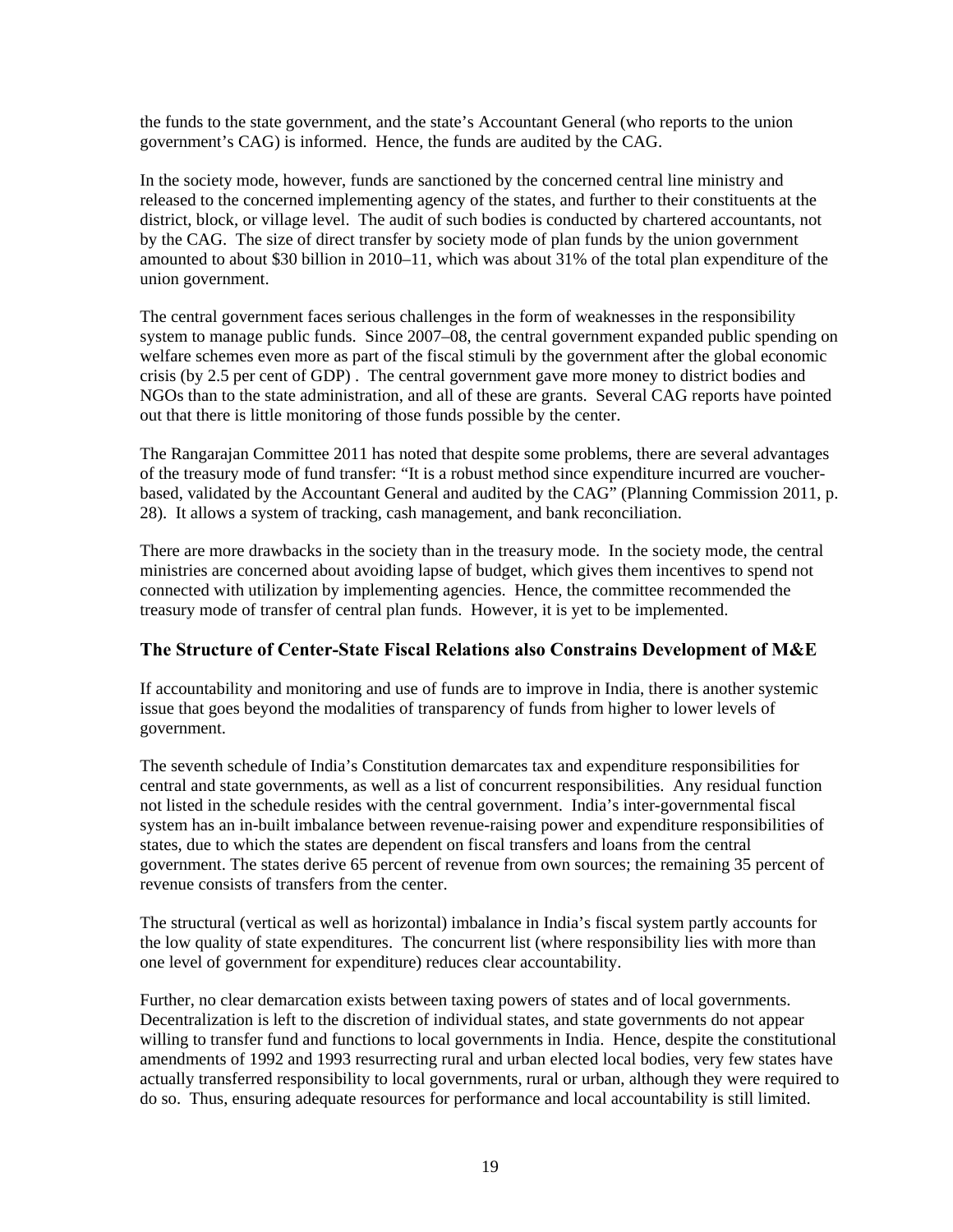## **8. THE WAY FORWARD**

There is an incipient M&E system in place in India. The PEO has functioned for six decades in the Planning Commission of the government of India. It still has field offices/regional offices in place, although its capacity has been seriously weakened. However, new developments have taken place and the system is being revived.

An IEO is functional and will probably subsume the PEO structure. All major government of India programs have an online MIS. A performance management system was created for the government in 2009, and state governments are picking up its ideas. An outcome-budgeting requirement is in place, at least for the central government's ministries.

However, major challenges remain, which also suggest what needs to be done. Despite the increase in management information system (MIS) and evaluation activity, the question remains: Are evaluations utilized in reforming programs and policy modifications? The more general salient concerns that remain are discussed below.

First, the government ministry MISs are of variable quality, and the IEO may need to spend time working with each major ministry to improve it. The National Sample Survey Organization may need to be roped in for the purpose. At the same time, the state governments will have to be cajoled by the IEO to create an MIS for each of their major programs. Most important, the use of each MIS as a serious management tool may need to have some incentives built in. A system is also needed for ensuring that administrative data are independently verified and periodically authenticated.

Second, the capacity to conduct evaluations will need to be built up systematically; IEO will need to take the initiative to finance the courses in applied research and evaluation-related courses at universities and research institutions. Otherwise, there is a risk that small NGOs will continue to apply when calls for bids are made to conduct evaluations of their programs. Such NGOs often do not have the capacity and bid low, and the lowest bid gets selected in accordance with government rules. The creation of a separate concurrent evaluation office within the central Ministry of Rural Development (which has one of the biggest welfare spending programmes of all central line ministries) might also evoke greater interest in the results of evaluations in the states, if it leads to the generation of a database that enables some 'naming and shaming' to be done.

Third, a sanctions- and incentive-based system will need to be considered by the Planning Commission so that once evaluations are ready, they are taken into account before allocations for the following year are sanctioned. A culture of accountability for outputs/outcomes will need to be development, taking other countries' lessons into account.

Finally, India's fiscal system is a paradox: although India is a federal, democratic polity, the fiscal relations between the center and the states remain relatively centralized. In a vast, populous, and extremely diverse country, accountability for the delivery of basic services may only be ensured through improved fiscal relations.